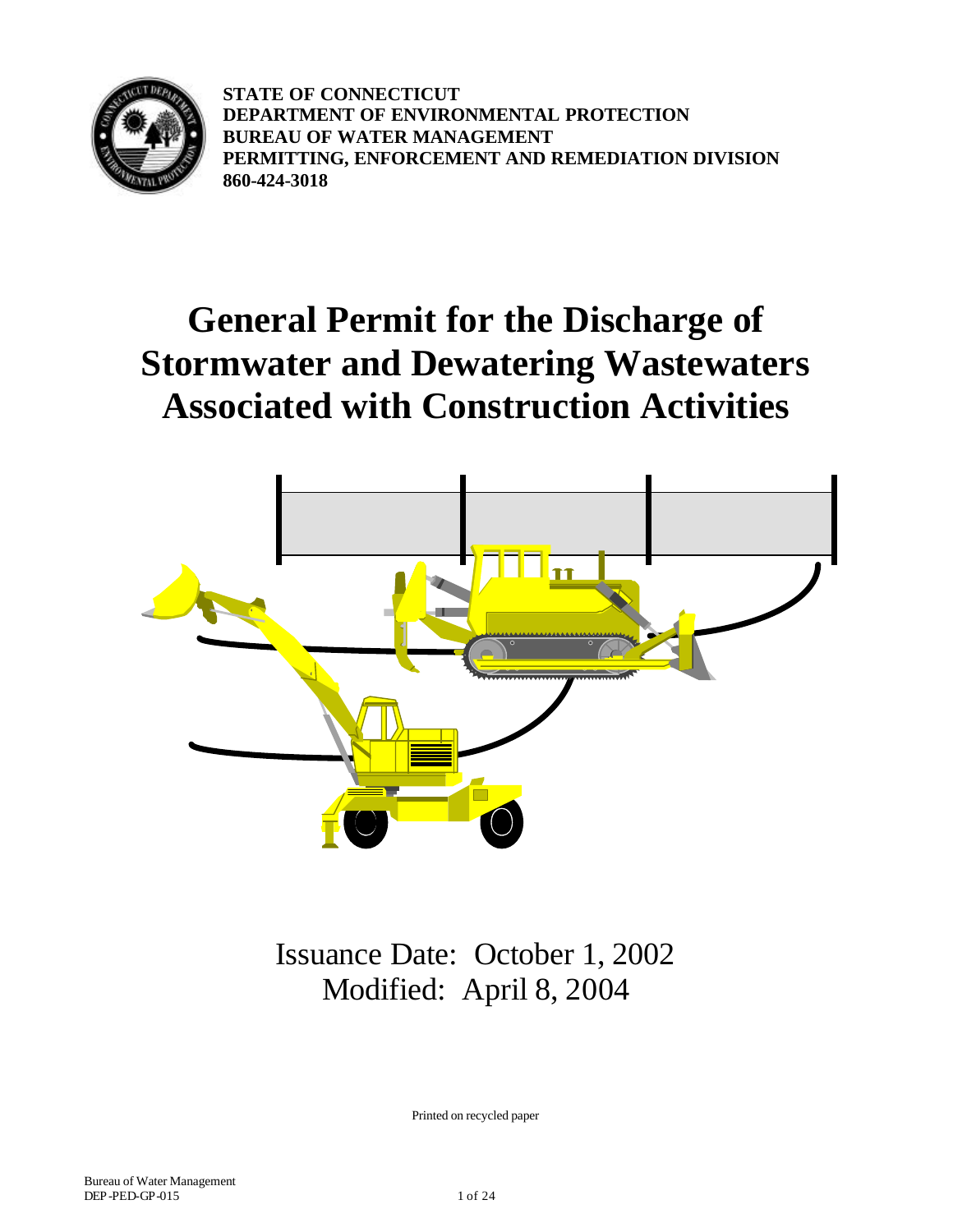## **General Permit for Discharge of Stormwater and Dewatering Wastewaters from Construction Activities**

### **Table of Contents**

| Section 1.        |                              |                                                                                    |  |
|-------------------|------------------------------|------------------------------------------------------------------------------------|--|
| Section 2.        |                              |                                                                                    |  |
| Section 3.        |                              |                                                                                    |  |
|                   | (a)                          |                                                                                    |  |
|                   | (b)                          |                                                                                    |  |
|                   | (c)                          |                                                                                    |  |
|                   | (d)                          |                                                                                    |  |
|                   | (e)                          |                                                                                    |  |
|                   | (f)                          |                                                                                    |  |
|                   | (g)                          |                                                                                    |  |
|                   | (h)                          |                                                                                    |  |
|                   | (i)                          |                                                                                    |  |
| <b>Section 4.</b> |                              |                                                                                    |  |
|                   | (a)                          |                                                                                    |  |
|                   | (b)                          |                                                                                    |  |
|                   | (c)                          |                                                                                    |  |
|                   | (d)                          |                                                                                    |  |
|                   | (e)                          |                                                                                    |  |
|                   | (f)                          |                                                                                    |  |
|                   | (g)                          |                                                                                    |  |
| Section 5.        |                              |                                                                                    |  |
|                   | (a)                          |                                                                                    |  |
|                   | (b)                          |                                                                                    |  |
|                   | (c)                          |                                                                                    |  |
| Section 6.        |                              |                                                                                    |  |
|                   | (a)                          |                                                                                    |  |
|                   | (b)                          |                                                                                    |  |
|                   | (c)                          |                                                                                    |  |
|                   | (d)                          | Regulations of Connecticut State Agencies Incorporated into this General Permit 21 |  |
|                   | (e)                          |                                                                                    |  |
|                   | (f)                          |                                                                                    |  |
|                   | (g)                          |                                                                                    |  |
|                   | (h)                          |                                                                                    |  |
|                   | (i)                          |                                                                                    |  |
|                   | (i)                          |                                                                                    |  |
|                   | (k)                          |                                                                                    |  |
|                   | $\left( \frac{1}{2} \right)$ |                                                                                    |  |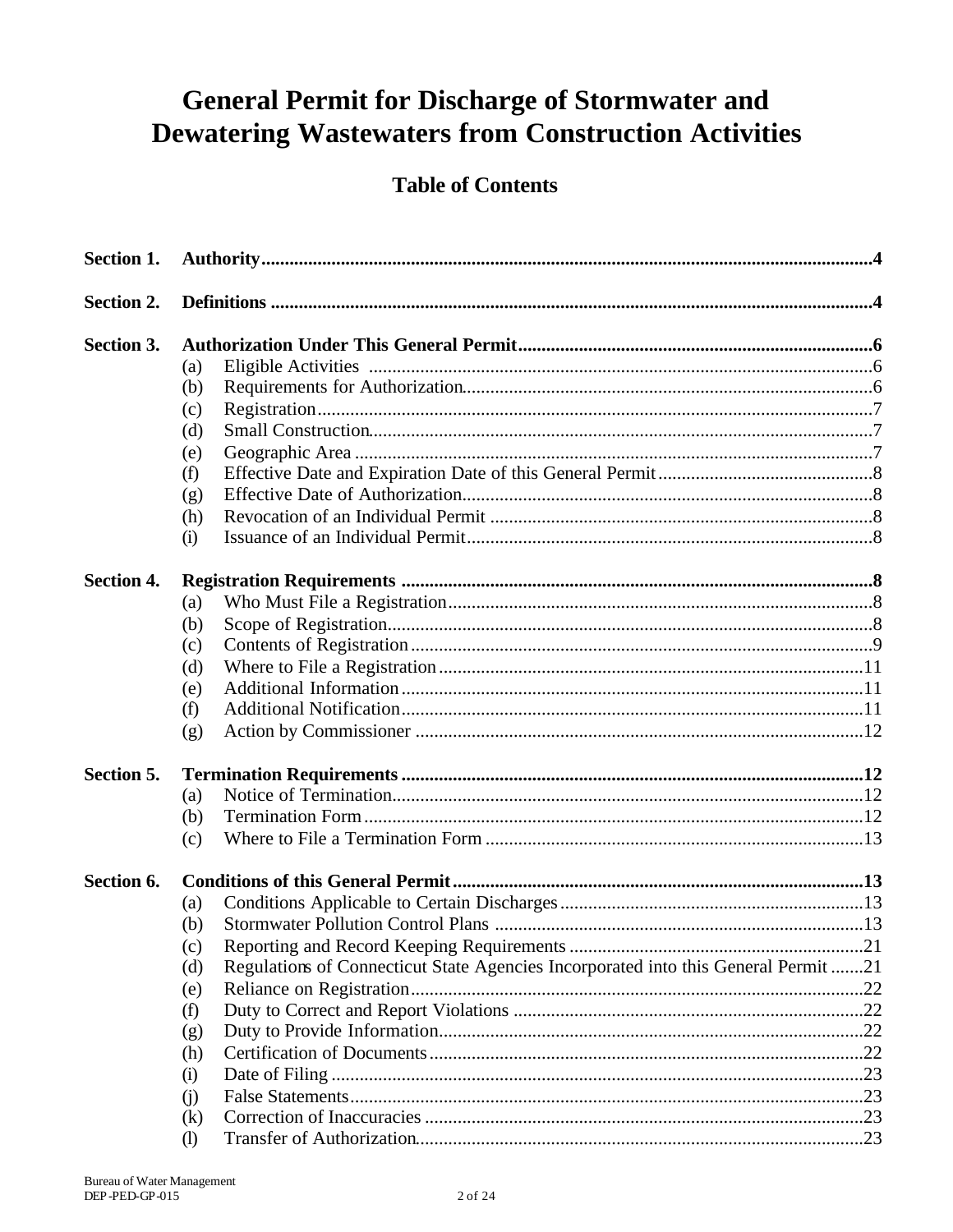| Section 6. Conditions of this General Permit (continued) |  |
|----------------------------------------------------------|--|
|                                                          |  |
|                                                          |  |
|                                                          |  |
|                                                          |  |
|                                                          |  |
|                                                          |  |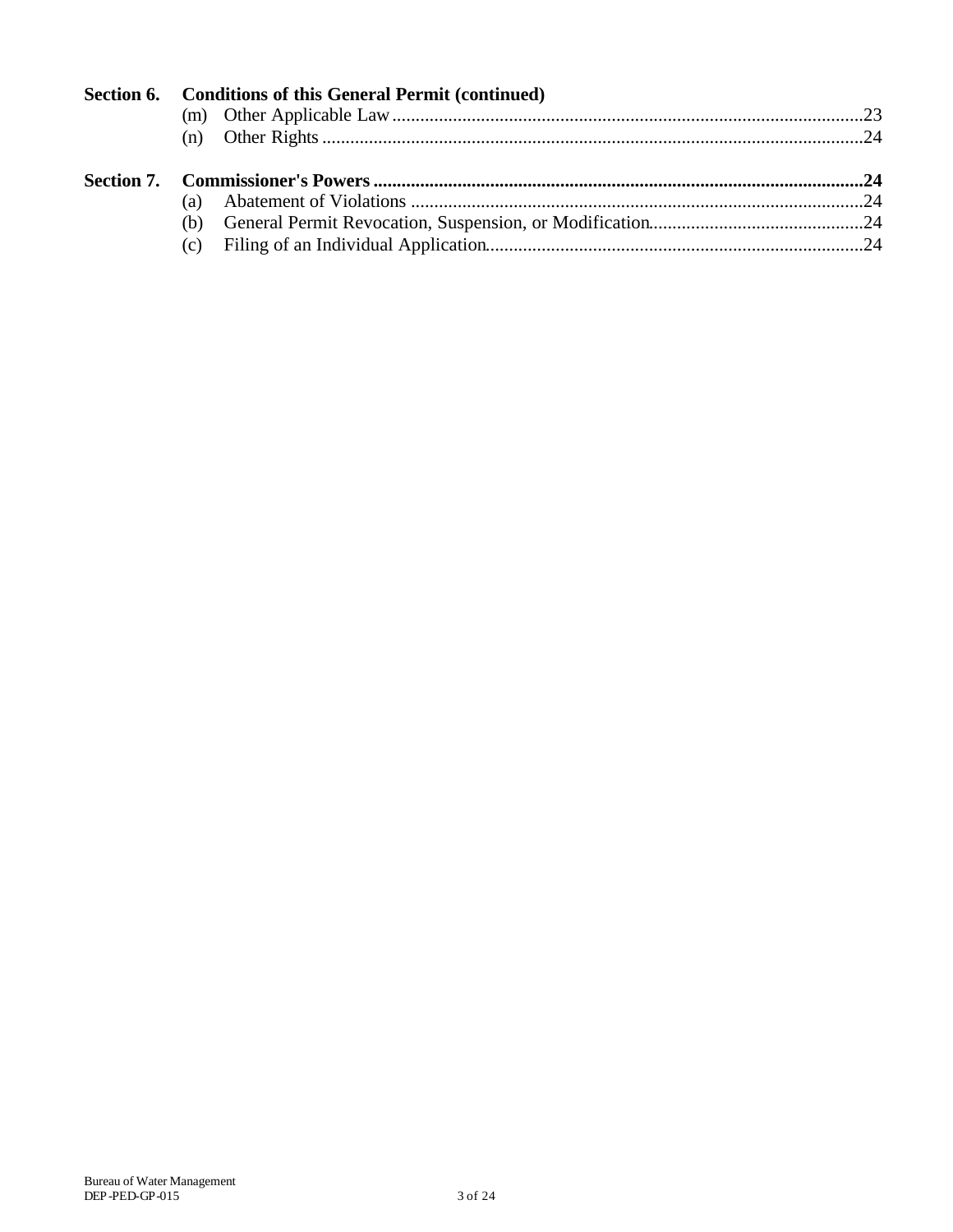### **General Permit for the Discharge of Stormwater and Dewatering Wastewaters from Construction Activities**

#### **Section 1. Authority**

This general permit is issued under the authority of Section 22a-430b of the Connecticut General Statutes.

#### **Section 2. Definitions**

The definitions of terms used in this general permit shall be the same as the definitions contained in Section 22a-423 of the Connecticut General Statutes and Section 22a-430-3(a) of the Regulations of Connecticut State Agencies. As used in this general permit, the following definitions shall apply:

"*Authorized activity"* means any activity authorized under this general permit.

"*Coastal area"* means coastal area as defined in Section 22a-93(5) of the Connecticut General Statutes.

"*Coastal waters"* means coastal waters as defined in Section 22a-29 of the Connecticut General Statutes.

"*Commissioner"* means commissioner as defined in Section 22a-2(b) of the Connecticut General Statutes*.*

"*Construction activities"* means activities including but not limited to clearing and grubbing, grading, excavation, and dewatering.

"*Department"* means the department of environmental protection.

"*Developer"* means a person who or municipality which is responsible, either solely or through contract, for the design and construction of a project site.

"*Dewatering wastewater"* means wastewater generated from the lowering of the groundwater table, the pumping of accumulated stormwater from an excavation, or the pumping of surface water from a cofferdam, or pumping of other surface water that has been diverted into a construction site.

"*Disturbance"* means the execution of any of the construction activities defined above.

"*Erosion"* means the detachment and movement of soil or rock fragments by water, wind, ice and gravity.

"*Fresh-tidal wetland"* means a tidal wetland with an average salinity level of less than 0.5 parts per thousand.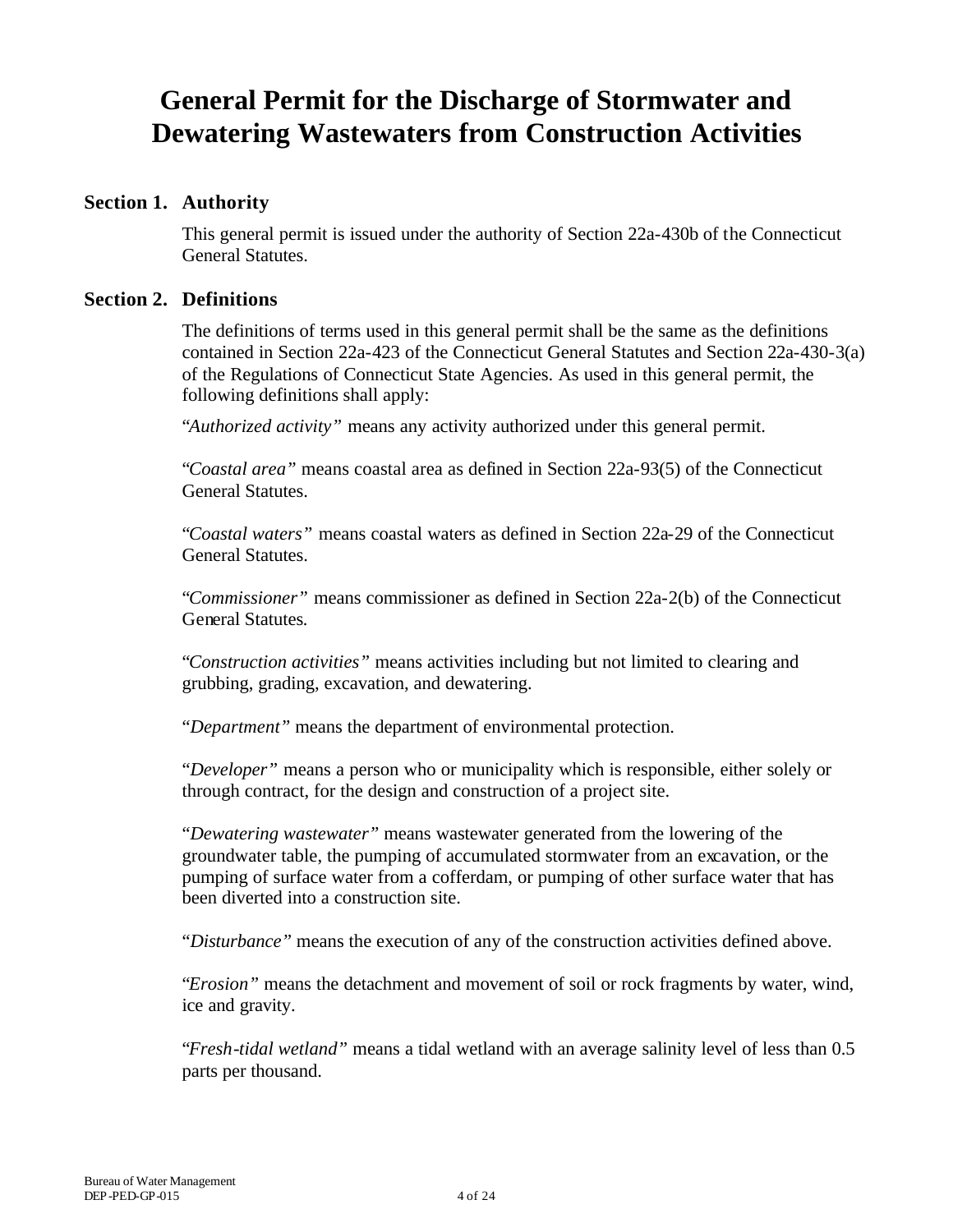"*Guidelines"* means the Connecticut Guidelines for Soil Erosion and Sediment Control, as amended, or as may be amended, established pursuant to Section 22a-328 of the Connecticut General Statutes.

"*High tide line"* means high tide line as defined in Section 22a-359(c) of the Connecticut General Statutes.

"*Individual permit"* means a permit issued to a named permittee under Section 22a-430 of the Connecticut General Statutes.

"*Inland wetland"* means wetlands as defined in Section 22a-38 of the Connecticut General Statutes.

"*Municipal separate storm sewer"* means conveyances for stormwater (including roads with drainage systems, municipal streets, catch basins, curbs, gutters, ditches, man-made channels or storm drains) owned or operated by any municipality and discharging directly to surface waters of the state.

*"Municipality"* means municipality as defined in Section 22a-423 of the Connecticut General Statutes.

"*Permittee"* means any person who or municipality which initiates, creates or maintains a discharge in accordance with Section 3 of this general permit.

"*Person"* means person as defined in Section 22a-423 of the Connecticut General Statutes.

"*Point Source"* means any discernible, confined and discrete conveyance, including but not limited to, any pipe, ditch, channel, tunnel, conduit, well, discrete fissure, container, rolling stock, concentrated animal feeding operation, landfill leachate collection system, vessel or other floating craft from which pollutants are or may be discharged.

"*Registrant"* means a person who or municipality which files a registration.

"*Registration"* means a registration form filed with the commissioner pursuant to Section 4 of this general permit.

"*Retain"* means to permanently hold on-site with no subsequent point-source release as in a detention system where there is a temporary holding or delaying of the delivery of stormwater downstream.

"*Sediment"* means solid material, either mineral or organic, that is in suspension, is transported, or has been moved from its site of origin by erosion.

"*Site"* means geographically contiguous land or water on which an authorized activity takes place or on which an activity for which authorization is sought under this general permit is proposed to take place. Non-contiguous land or water owned by the same person and connected by a right-of-way, which such person controls, and to which the public does not have access shall be deemed the same site.

"*Soil"* means any unconsolidated mineral and organic material of any origin.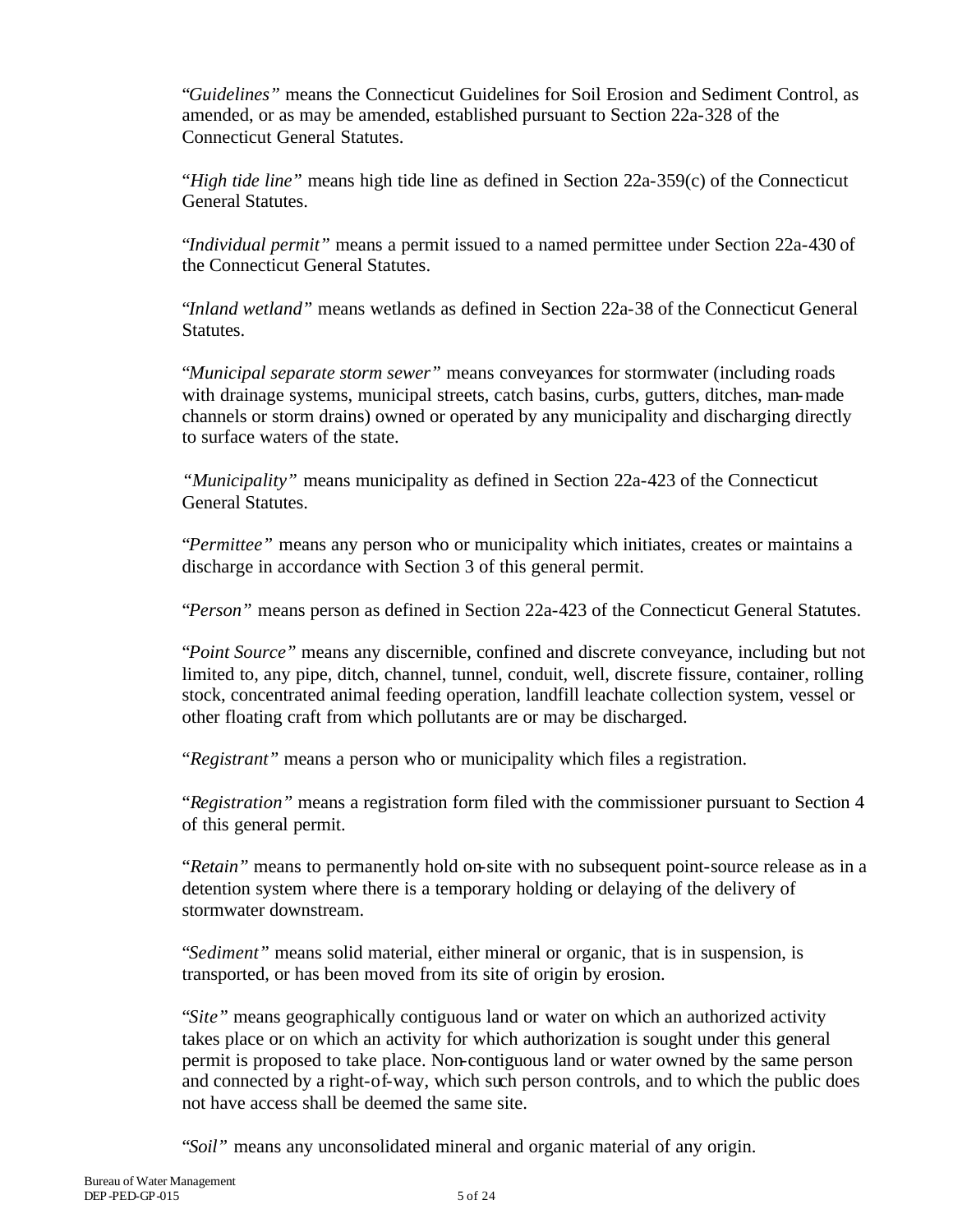"*Stabilize"* means the use of pavement, establishment of vegetation, use of geotextile materials, use of organic or inorganic mulching materials, or retention of existing vegetation to prevent erosion.

"*Stormwater"* means waters consisting of precipitation runoff.

"*Tidal wetland"* means a wetland as defined in Section 22a-29(2) of the Connecticut General Statutes.

"*Total disturbance"* means the total area on a site that will be exposed or susceptible to erosion during the course of a project.

*"Total sediment load"* means the total amount of sediment carried by stormwater runoff on an annualized basis.

"*Upland soils"* means soils which are not designated as poorly drained, very poorly drained, alluvial, or flood plain by the National Cooperative Soils Survey, as may be amended from time to time, of the Soil Conservation Service of the United States, Department of Agriculture, and/or the Inland Wetlands Commission of the community in which the project will take place.

"*Water company"* means water company as defined in Section 25-32a of the Connecticut General Statutes.

#### **Section 3. Authorization Under This General Permit**

#### *(a) Eligible Activities*

The following activity is authorized by this general permit, provided the requirements of subsection (b) of this section are satisfied:

The discharge of stormwater and dewatering wastewater from construction activities which result in the disturbance of one or more total acres of land area on a site regardless of project phasing. In the case of a larger plan of development (such as a subdivision), the estimate of total acres of site disturbance shall include, but is not limited to, road and utility construction, individual lot construction (i.e., house, driveway, septic system, etc.), and all other construction associated with the overall plan, regardless of the individual parties responsible for construction of these various elements.

#### *(b) Requirements for Authorization*

This general permit authorizes the activity listed in subsection (a) of this section provided:

(1) Coastal Management Act

Such activity must be consistent with all applicable goals and policies in Section 22a-92 of the Connecticut General Statutes, and must not cause adverse impacts to coastal resources as defined in Section 22a-93(15) of the Connecticut General Statutes.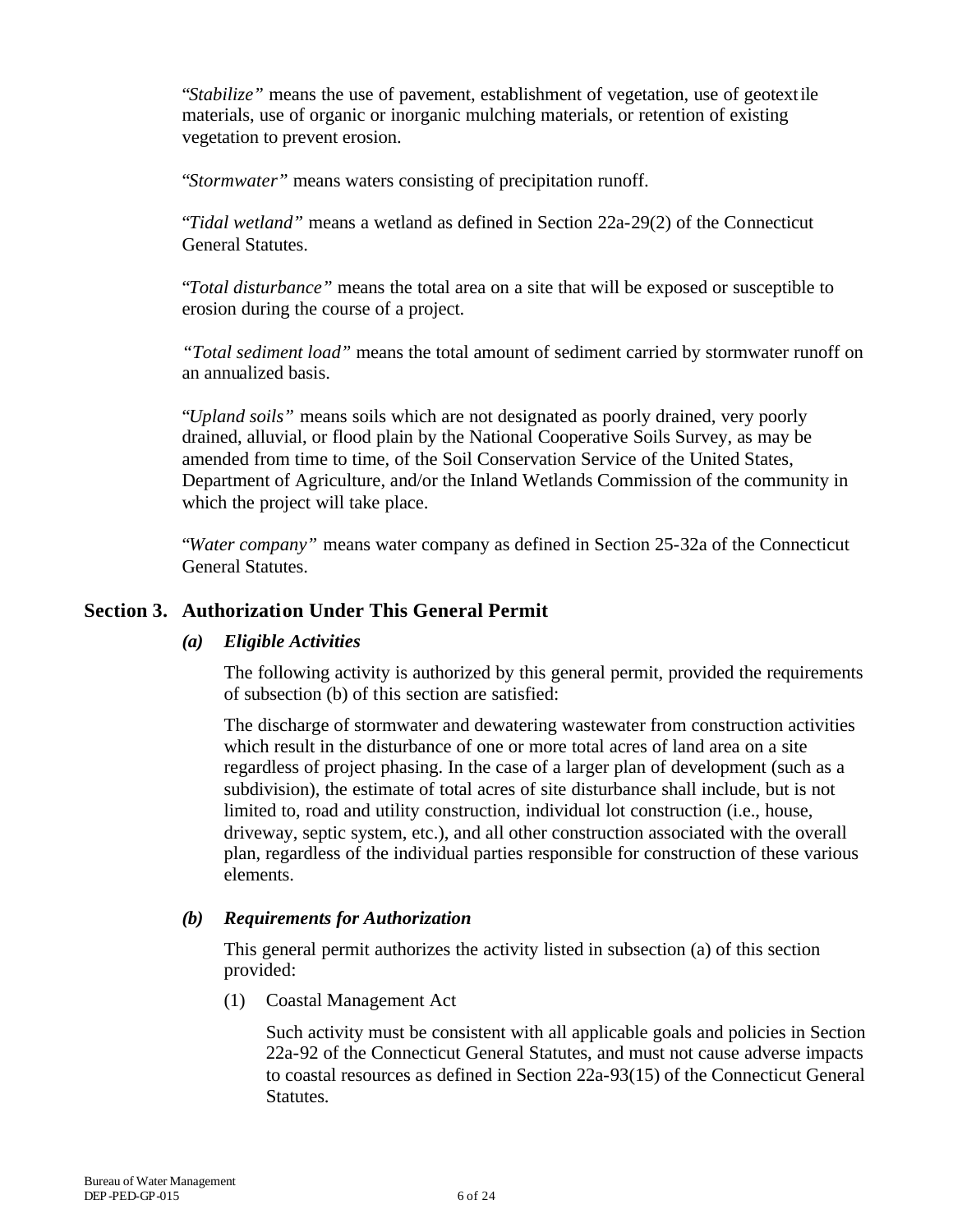(2) Endangered and Threatened Species

Such activity must not threaten the continued existence of any species listed pursuant to Section 26-306 of the Connecticut General Statutes as endangered or threatened and must not result in the destruction or adverse modification of habitat designated as essential to such species.

(3) Historic Places

Such activity must at all times be in compliance with State and Federal Historic Preservation statutes, regulations and policies including identification of any potential impacts on property listed or eligible for listing on the State and/or National Registers of Historic Places and a description of measures necessary to avoid or minimize those impacts.

- (4) The stormwater is *not* discharged to a Publicly Owned Treatment Works or to ground water;
- (5) The discharge shall *not* cause pollution due to acute or chronic toxicity to aquatic and marine life, impair the biological integrity of aquatic or marine ecosystems, or result in an unacceptable risk to human health.
- (6) Any construction site that is registered under the General Permit for the Discharge of Stormwater and Dewatering Wastewaters from Construction Activities renewed on October 1, 1997, modified on December 20, 2000, and renewed on October 1, 2002, is authorized by this general permit provided that the site continues to meet the conditions listed in Section 6 of this general permit.

#### *(c) Registration*

Pursuant to Section 4 of this general permit, a completed registration with respect to the construction activity shall be filed with the commissioner thirty (30) days prior to the commencement of the activity unless exempted by Section 3(d) of this general permit.

#### *(d) Small Construction*

For construction projects with a total disturbed area (regardless of phasing) of between one and five acres, the permittee shall agree to adhere to the erosion and sediment control land use regulations of the town in which the construction activity is conducted. No registration pursuant to Section 4 of this general permit shall be required for such construction activity as long as it receives town review and written approval of its erosion and sediment control measures and follows the Guidelines. If no review is conducted by the town, the permittee must register and comply with Section 6 of this general permit.

#### *(e) Geographic Area*

This general permit applies throughout the State of Connecticut.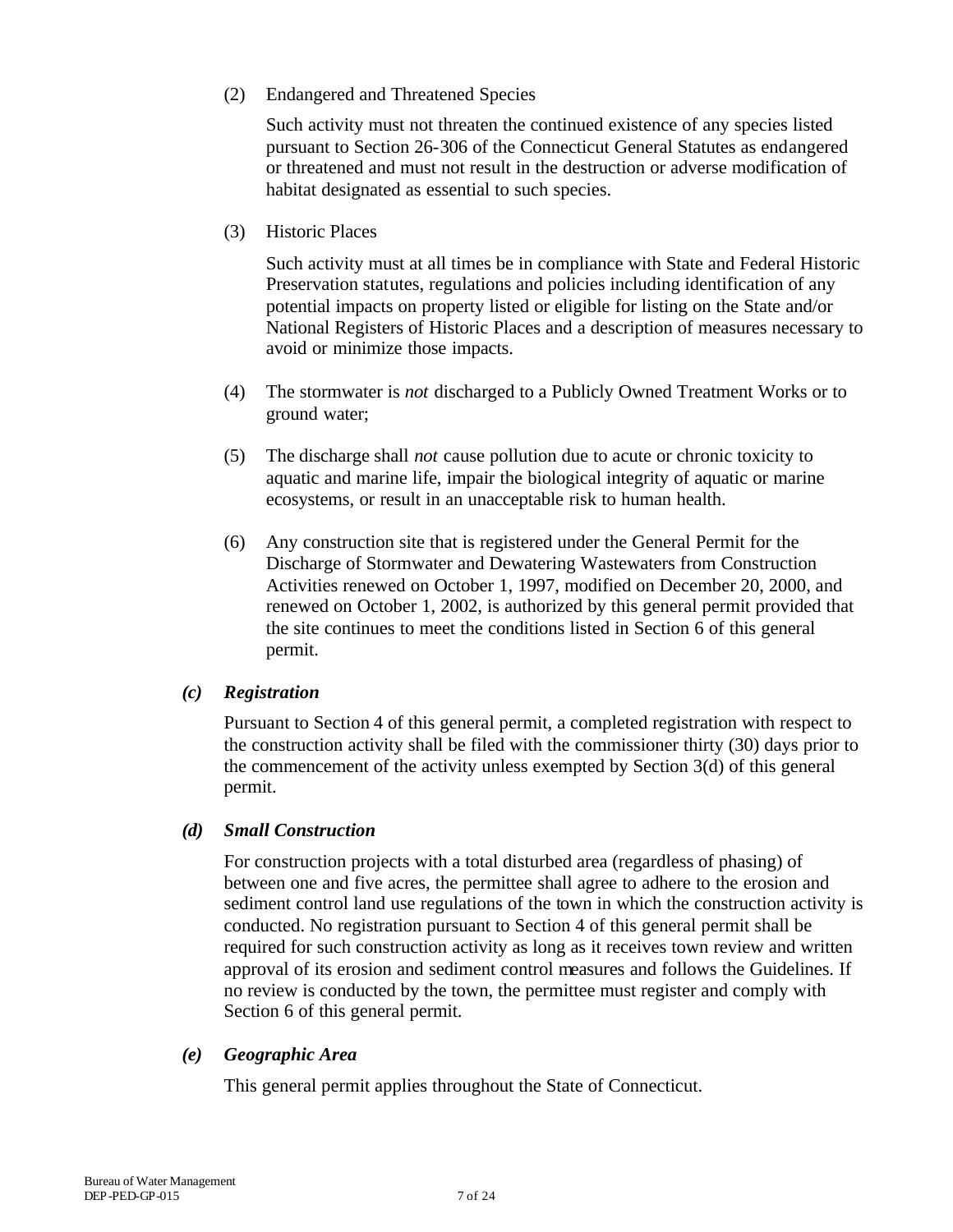#### *(f) Effective Date and Expiration Date of this General Permit*

The modification of this general permit is effective on April 8, 2004, and expires on October 1, 2007.

#### *(g) Effective Date of Authorization*

Any activity is authorized by this general permit on the date the general permit becomes effective or on the date the activity is initiated, whichever is later.

#### *(h) Revocation of an Individual Permit*

If an activity is eligible for authorization under this general permit and such activity is presently authorized by an individual permit, the existing individual permit may be revoked by the commissioner upon a written request by the permittee. If the commissioner revokes such individual permit in writing, such revocation shall take effect on the effective date of authorization of such activity under this general permit.

#### *(i) Issuance of an Individual Permit*

If the commissioner issues an individual permit under Section 22a-430 of the Connecticut General Statutes, authorizing an activity authorized by this general permit, this general permit shall cease to authorize that activity beginning on the date such individual permit is issued.

#### **Section 4. Registration Requirements**

#### *(a) Who Must File a Registration*

With the exception noted below or in Section 3(d) of this general permit, any person who or municipality which initiates, creates, originates or maintains a discharge described in Section 3(a) of this general permit shall file with the commissioner a registration form that meets the requirements of Section 4 of this general permit, along with the applicable fee, at least thirty (30) days before the initiation of construction activities.

If a site has been previously registered under the General Permit for the Discharge of Stormwater and Dewatering Wastewaters from Construction Activities renewed on October 1, 1997, modified on December 20, 2000, and renewed on October 1, 2002, the permittee does *not* need to submit a new registration under this general permit, unless the ownership of the site has been transferred.

If the site for which a registration is submitted under this general permit is owned by one person or municipality but is leased or, in some other way, the legal responsibility of another person or municipality (the developer), the developer is responsible for submitting the registration required by this general permit. The registrant is responsible for compliance with all conditions of this general permit.

#### *(b) Scope of Registration*

A registrant shall register on one registration form every activity at a single site for which activity the registrant seeks authorization under this general permit. Activities at more than a single site may not be registered on one registration form.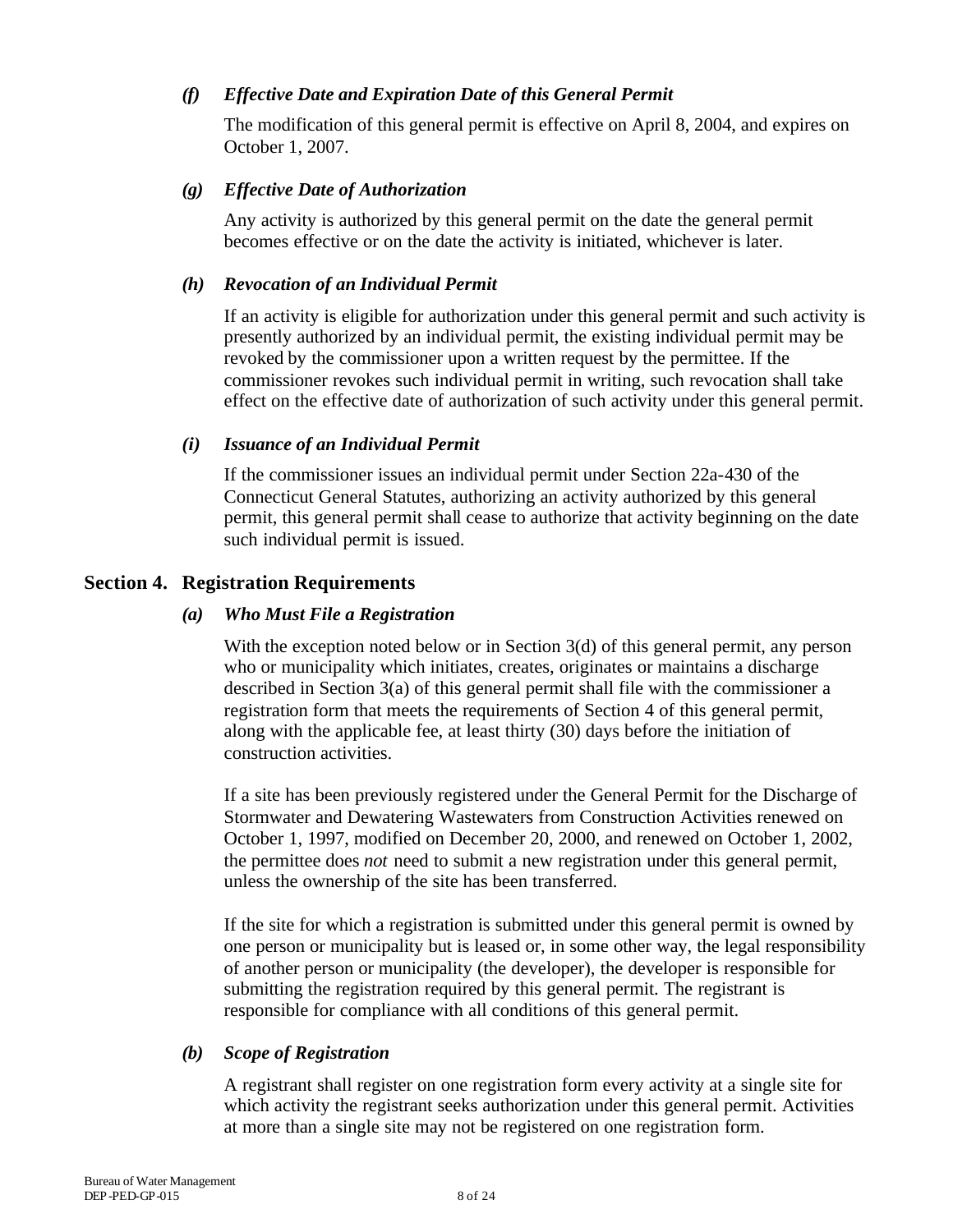#### *(c) Contents of Registration*

- (1) Fees
	- (A) The registration fee of \$500.00 shall be submitted with a registration form, provided that the registration fee for a municipality shall be \$250.00. A registration shall not be deemed complete and no activity shall be authorized by this general permit (with the exception of activities previously registered under the general permit renewed on October 1, 1997, modified on December 20, 2000, and renewed on October 1, 2002), unless the registration fee has been paid in full.
	- (B) Registrants required to submit a stormwater pollution control plan (Plan) in accordance with Section  $6(b)(3)(C)$  of this general permit shall pay an additional plan review fee of \$500.00 with the submittal of the Plan, the registration form and registration fee, provided that the plan review fee for a municipality shall be \$250.00.
	- (C) The registration fee and plan review fee shall be paid by check or money order payable to the **Department of Environmental Protection**.
	- (D) The registration fee and plan review fee are non-refundable.
- (2) Registration Form

A registration shall be filed on forms prescribed and provided by the commissioner and shall include the following:

- (A) Legal name, address, and telephone number of the registrant. If the registrant is a person transacting business in Connecticut and is registered with the Connecticut Secretary of the State, provide the exact name as registered with the Connecticut Secretary of the State.
- (B) Legal name, address and telephone number of the owner of the property on which the activity will take place.
- (C) Legal name, address and telephone number of the primary contact for departmental correspondence and inquiries, if different from the registrant.
- (D) Legal name, address and telephone number of the developer of the property on which the subject activity is to take place.
- (E) Legal name, address and daytime and off-hours telephone numbers of the general contractor or other representative, if different from the developer.
- (F) Legal name, address and telephone number of any consultant(s) or engineer(s) retained by the permittee to prepare the registration and Stormwater Pollution Control Plan.
- (G) Location address or description of the site with respect to which the registration is submitted.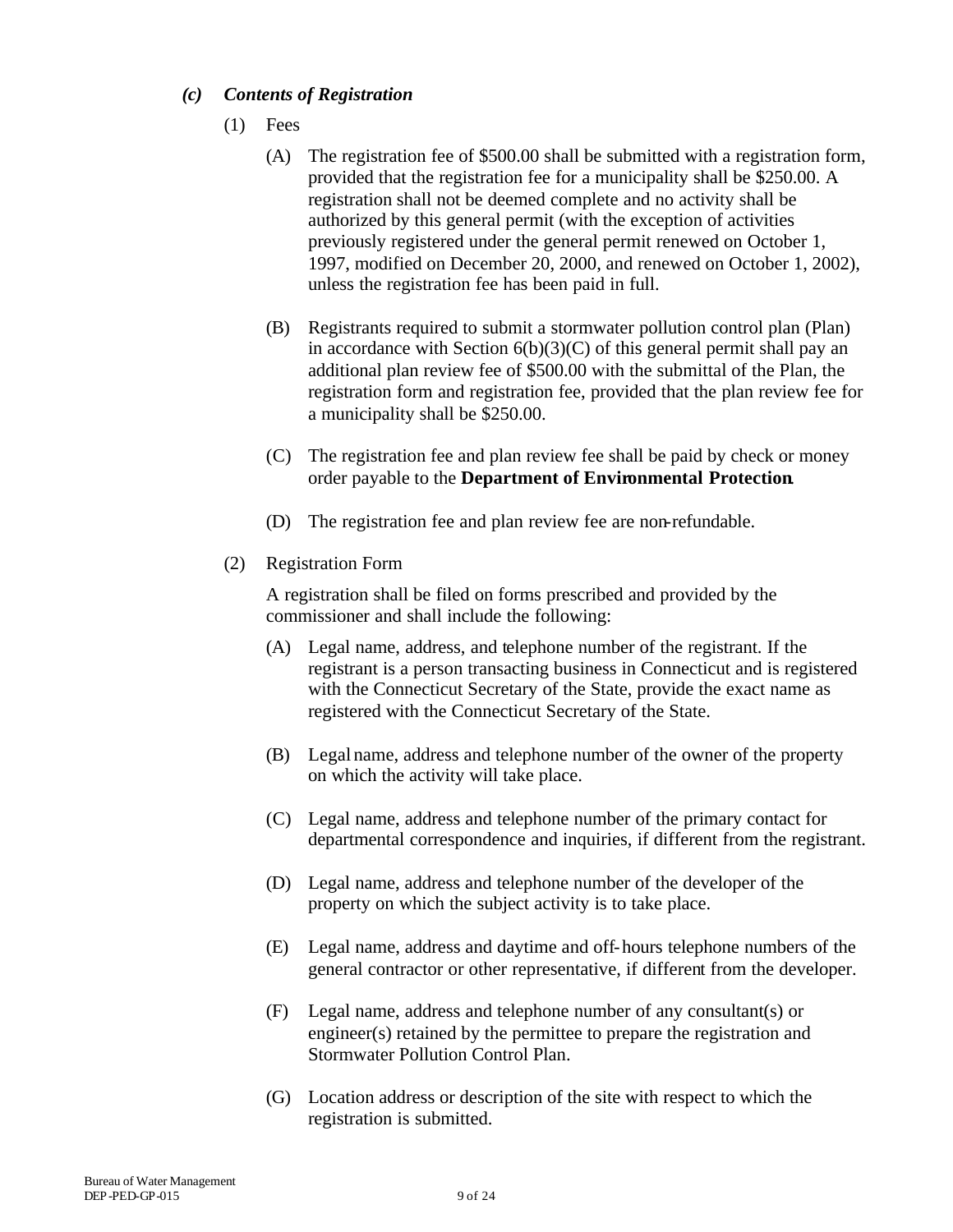- (H) The estimated duration of the construction activity.
- (I) A brief description of the construction activity, including, but not limited to:
	- (i) Number of acres disturbed.
	- (ii) Assurance that construction is in accordance with the Guidelines and local erosion and sediment control ordinances.
	- (iii) A determination of whether or not a coastal consistency review is necessary for the activity.
	- (iv) Assurance that there are no endangered or threatened species suspected or known to be impacted by the activity.
- (J) A brief description of the stormwater discharge, including:
	- (i) The name of the municipal separate storm sewer system or immediate surface water body or wetland to which the stormwater runoff discharges, and whether or not the site discharges within 500 feet of a tidal wetland.
	- (ii) The name of the watershed or nearest waterbody to which the site discharges.
- (K) An  $8\frac{1}{2}$ " by 11" copy of the relevant portion or a full-sized original of a United States Geological Survey (USGS) quadrangle map, with a scale of 1:24,000, showing the exact location of the site and the area within a one mile radius of the site. Identify the quadrangle name on such copy.
- (L) For all sites that will disturb 10 acres or more (regardless of phasing), a copy of the Stormwater Pollution Control Plan shall be submitted (with the \$500 plan review fee) in accordance with Section  $6(b)(3)(C)$  of this general permit.
- (M) The signature of the registrant and of the individual or individuals responsible for actually preparing the registration, each of whom shall certify in writing as follows:

"I have personally examined and am familiar with the information submitted in this document and all attachments thereto, and I certify that, based on reasonable investigation, including my inquiry of those individuals responsible for obtaining the information, the submitted information is true, accurate and complete to the best of my knowledge and belief. I certify that this general permit registration is on complete and accurate forms as prescribed by the commissioner without alteration of the text. I understand that a false statement made in the submitted information may be punishable as a criminal offense, in accordance with Section 22a-6 of the Connecticut General Statutes, pursuant to Section 53a-157b of the Connecticut General Statutes, and in accordance with any other applicable statute.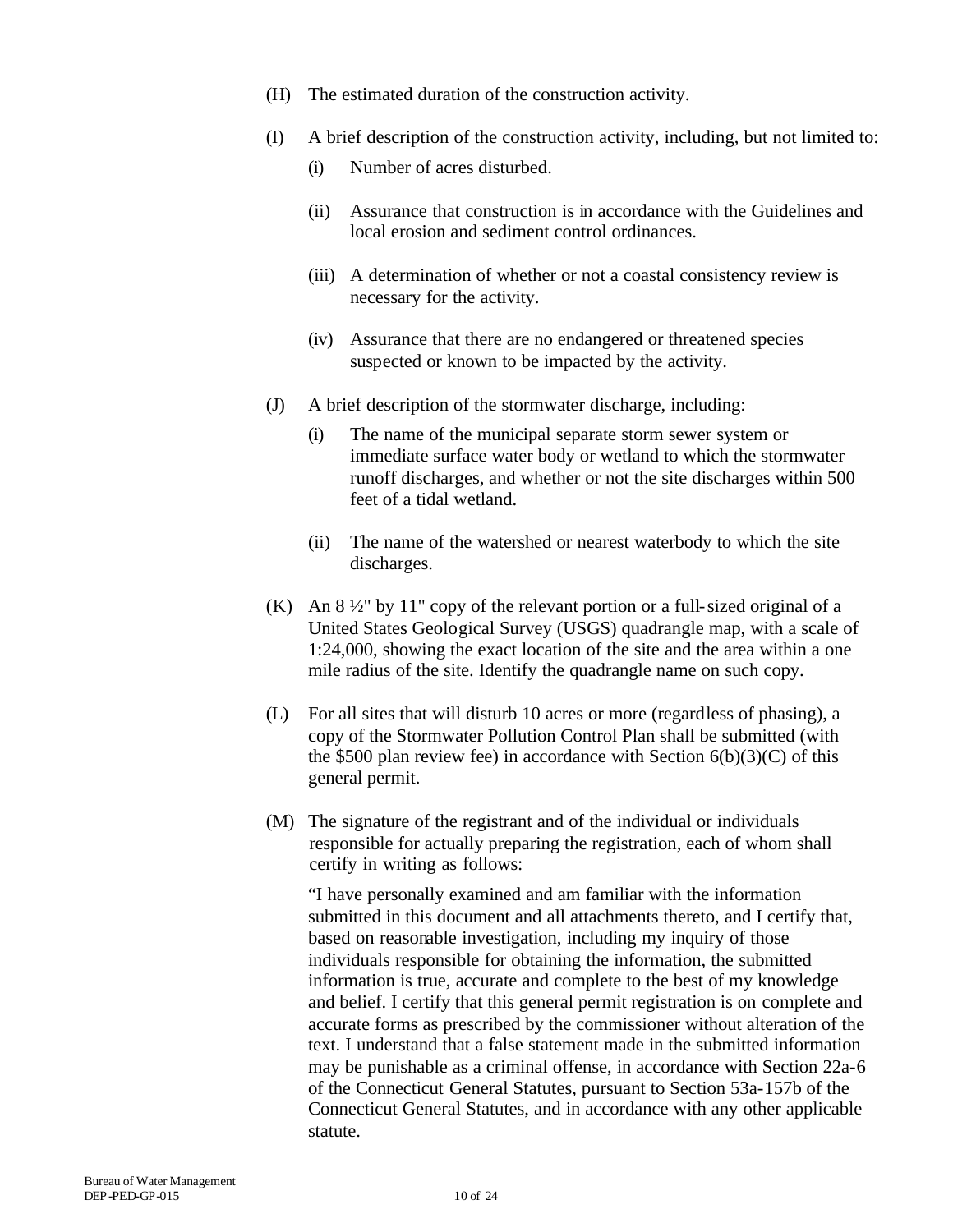I also certify under penalty of law that I have read and understand all conditions of the General Permit for the Discharge of Stormwater and Dewatering Wastewaters from Construction Activities, that all conditions for eligibility for authorization under the general permit are met, all terms and conditions of the general permit are being met for all discharges which have been initiated and are the subject of this registration, and that a system is in place to ensure that all terms and conditions of this general permit will continue to be met for all discharges authorized by this general permit at the site. I am aware that there are significant penalties for submitting false information, including the possibility of fine and imprisonment for knowingly making false statements."

(N) The following certification must be signed by a professional engineer, licensed to practice in Connecticut:

"I certify that I have thoroughly and completely reviewed the Stormwater Pollution Control Plan for the site. I further certify, based on such review and in my professional judgment, that the Stormwater Pollution Control Plan has been prepared in accordance with the Connecticut Guidelines for Soil Erosion and Sediment Control, as amended, and the conditions for the General Permit for the Discharge of Stormwater and Dewatering Wastewaters from Construction Activities and the controls required for such Plan are appropriate for the site. I am aware that there are significant penalties for false statements in this certification, including the possibility of fine and imprisonment for knowingly making false statements."

#### *(d) Where to File a Registration*

A registration shall be filed with the commissioner at the following address:

CENTRAL PERMIT PROCESSING UNIT DEPARTMENT OF ENVIRONMENTAL PROTECTION 79 ELM STREET HARTFORD, CT 06106-5127

#### *(e) Additional Information*

The commissioner may require a registrant to submit additional information that the commissioner reasonably deems necessary to evaluate the consistency of the subject activity with the requirements for authorization under this general permit.

#### *(f) Additional Notification*

For discharges through a municipal separate storm sewer system authorized by this general permit, a copy of the registration shall also be submitted to the owner and operator of that system.

For discharges within a public drinking water supply watershed or aquifer area, a copy of the registration and the Plan described in Section 6(b) of this general permit shall be submitted to the water company.

In addition, a copy of this registration and the Plan shall be available upon request to the local wetlands agency or its equivalent, or its duly authorized agent.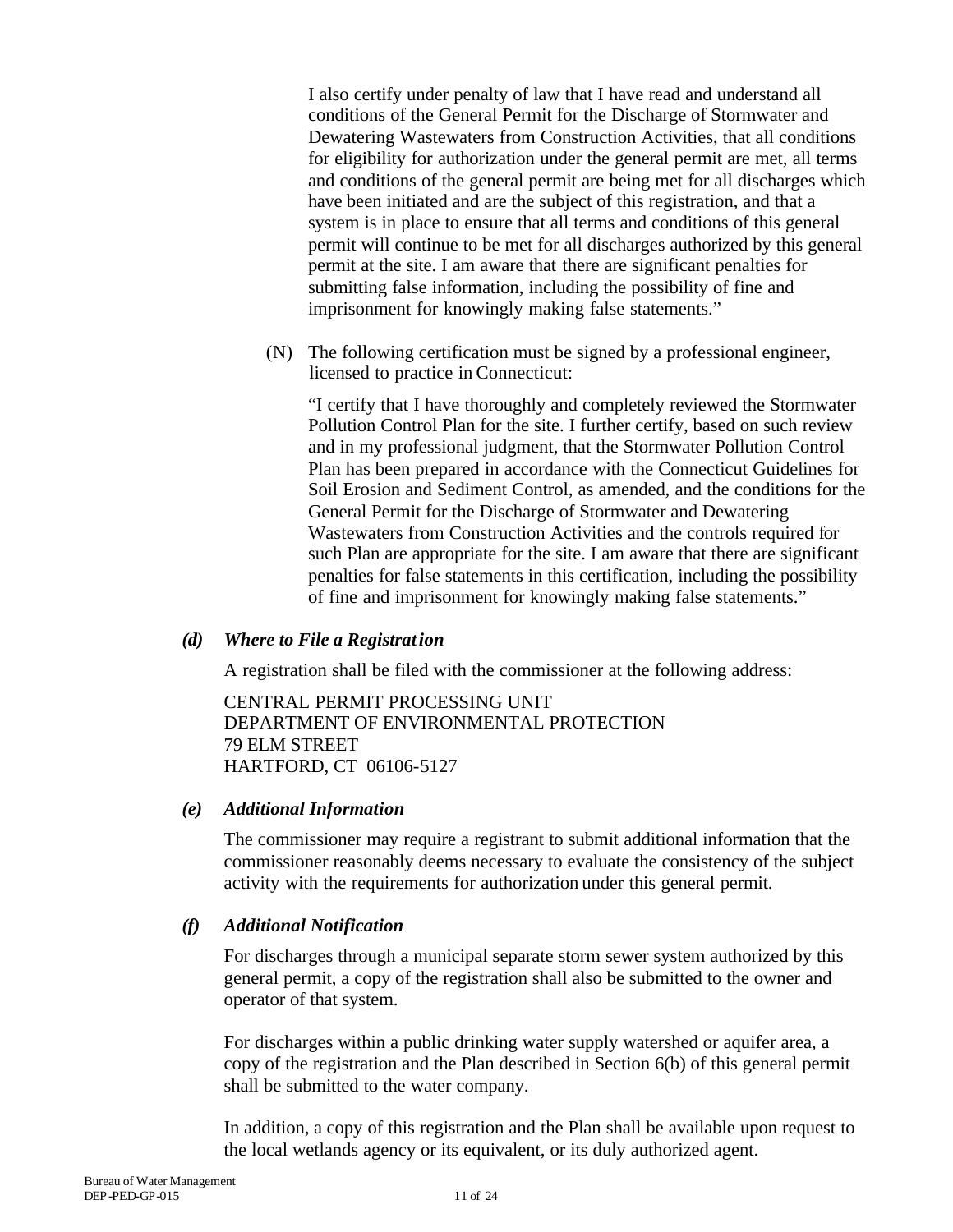#### *(g) Action by Commissioner*

- (1) The commissioner may reject without prejudice a registration if he determines that it does not satisfy the requirements of Section 4(c) of this general permit or more than thirty (30) days have elapsed since the commissioner requested that the registrant submit additional information or the required fee and the registrant has not submitted such information or fee. Any registration refiled after such a rejection shall be accompanied by the fee specified in Section  $4(c)(1)$  of this general permit.
- (2) The commissioner may disapprove a registration if he finds that the subject activity is inconsistent with the requirements for authorization under Section 3(b) of this general permit, or for any other reason provided by law.
- (3) Disapproval of a registration under this subsection shall constitute notice to the registrant that the subject activity must be authorized under an individual permit.
- (4) Rejection or disapproval of a registration shall be in writing.

#### **Section 5. Termination Requirements**

#### *(a) Notice of Termination*

At the completion of a construction project registered pursuant to Section 4 of this general permit, a Notice of Termination must be filed with the commissioner. A project shall be considered complete after the site has been stabilized for at least three months following the cessation of construction activities. A site is not considered stabilized until there is no active erosion or sedimentation present and no disturbed areas remain exposed.

#### *(b) Termination Form*

A termination notice shall be filed on forms prescribed and provided by the commissioner and shall include the following:

- (1) The general permit number as provided to the permittee on the general permit certificate.
- (2) The name of the registrant as reported on the General Permit Registration Form for the Discharge of Stormwater and Dewatering Wastewaters from Construction Activities (DEP-PED-REG-015).
- (3) The address of the completed construction site.
- (4) The date all storm drainage structures were cleaned of construction debris pursuant to Section  $6(b)(6)(C)(iv)$  of this general permit, the date of completion of construction, and the date of the final inspections pursuant to Section  $6(b)(6)(D)$  of this general permit.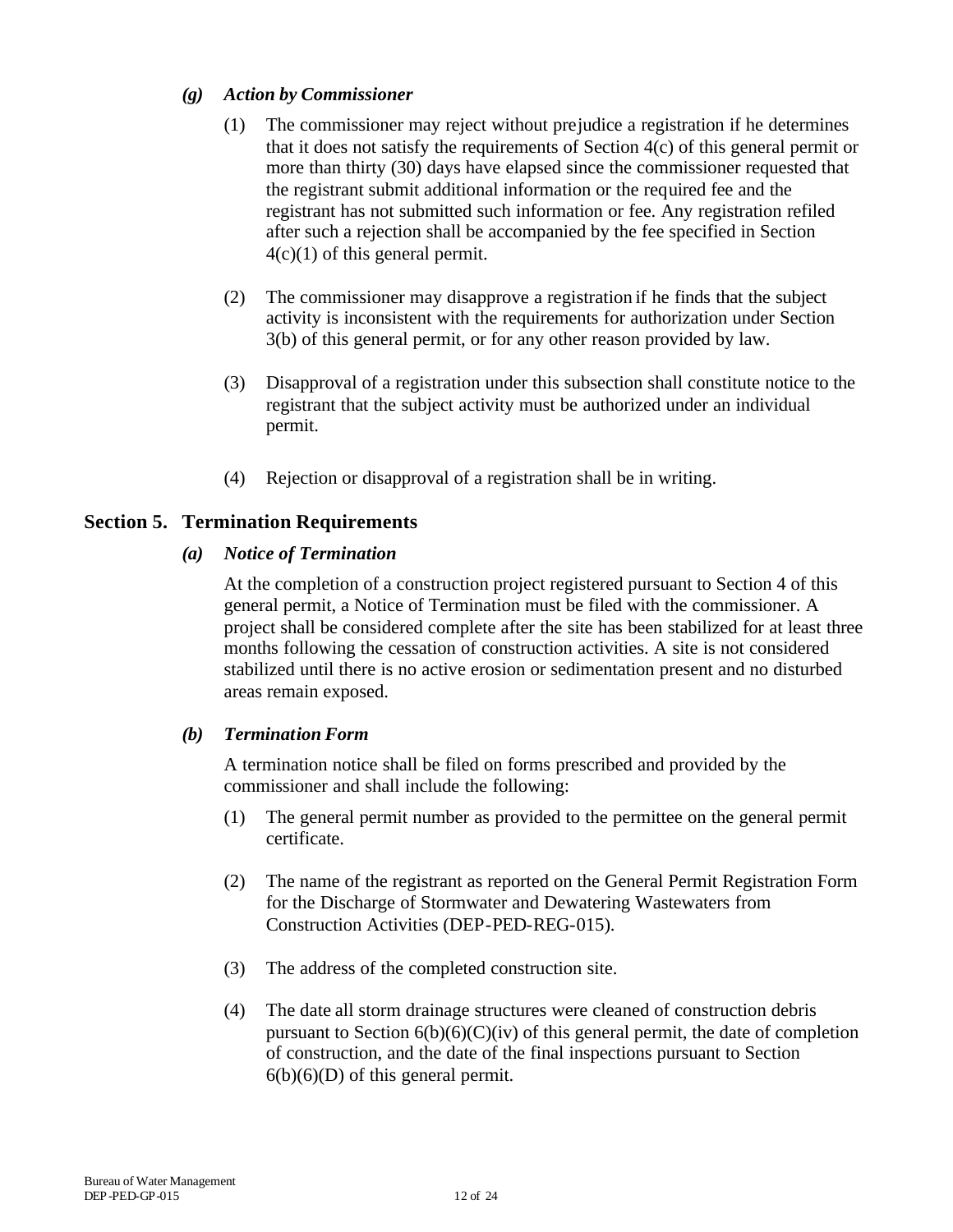- (5) A description of the post-construction activities at the site.
- (6) Signature of the permittee.

#### *(c) Where to File a Termination Form*

A termination form shall be filed with the commissioner at the following address:

PERMIT COORDINATOR BUREAU OF WATER MANAGEMENT DEPARTMENT OF ENVIRONMENTAL PROTECTION 79 ELM STREET HARTFORD, CT 06106-5127

#### **Section 6. Conditions of this General Permit**

The permittee shall at all times continue to meet the requirements for authorization set forth in Section 3 of this general permit. In addition, a permittee shall assure that authorized activities are conducted in accordance with the following conditions:

#### *(a) Conditions Applicable to Certain Discharges*

- (1) Any person who or municipality which discharges stormwater into coastal tidal waters for which a permit is required under either the Structures and Dredging Act in accordance with Section 22a-361 of the Connecticut General Statutes or the Tidal Wetlands Act in accordance with Section 22a-32 of the Connecticut General Statutes, shall obtain such permit(s) from the commissioner. A tidal wetland permit is required for the placement of any sediment upon tidal wetland, whether it is deposited directly or indirectly.
- (2) Any site which has a post-construction stormwater discharge that is located less than 500 feet from a tidal wetlands which is not a fresh-tidal wetland, shall discharge such stormwater through a system designed to retain the volume of stormwater runoff generated by 1 inch of rainfall on the site.

#### *(b) Stormwater Pollution Control Plan*

A registrant shall develop a Stormwater Pollution Control Plan ("Plan") for each site authorized by this general permit. Once the construction activity begins, the permittee shall perform all actions required by such Plan and shall maintain compliance with the Plan thereafter. The Plan shall be designed to address two components of stormwater pollution: (1) pollution caused by soil erosion and sedimentation during and after construction; and (2) stormwater pollution caused by use of the site after construction is completed, including, but not limited to, parking lots, roadways and the maintenance of grassed areas.

- (1) Development of Plan
	- (A) The registrant shall develop a Plan for the site. Plans shall be prepared in accordance with sound engineering practices. The Plan shall ensure and demonstrate compliance with the Guidelines.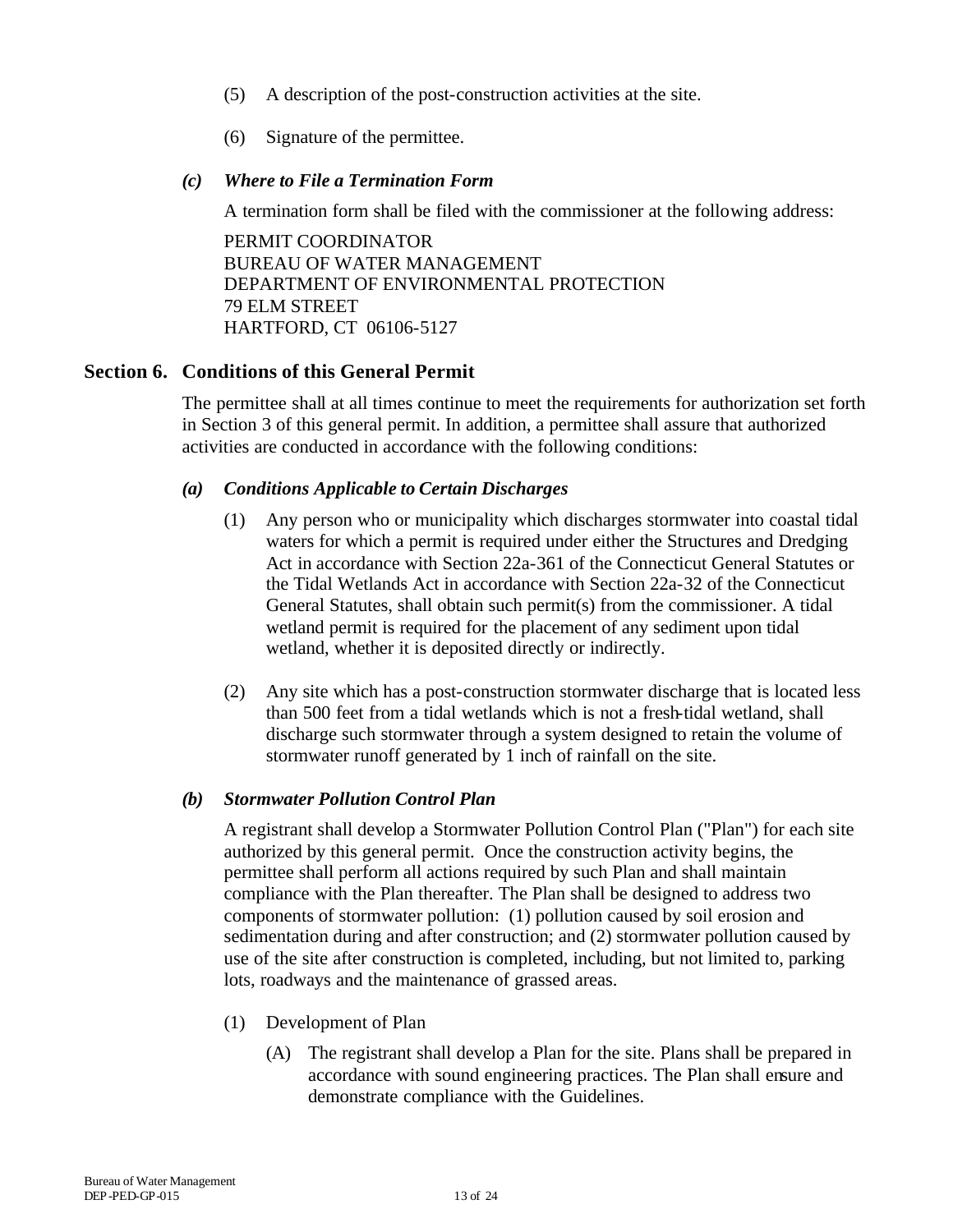- (B) For any stormwater discharges that were permitted under the General Permit for the Discharge of Stormwater and Dewatering Wastewaters from Construction Activities renewed on October 1, 1997, modified on December 20, 2000, and renewed on October 1, 2002, the existing Plan shall be updated in accordance with subsection (b)(6) of this section. The permittee shall maintain compliance with such Plan thereafter.
- (2) Deadlines for Plan Preparation and Compliance

For construction activities authorized by this general permit that are initiated after the date of issuance of this general permit, the registrant shall prepare the Plan no later than thirty days before the date of initiation of the construction activity.

- (3) Signature and Plan Review
	- (A) The Plan shall be signed by the registrant in accordance with Section 6(h) of this general permit. The Plan shall be certified by all contractors and subcontractors in accordance with subsection (b)(6)(E) of this section.
	- (B) The registrant shall provide a copy of the Plan, and the registration form required in Section 4 of this general permit to the following persons immediately upon request:
		- (i) the commissioner;
		- (ii) the local agency approving sediment and erosion plans, grading plans, or stormwater management plans, and the local official responsible for enforcement of such plans;
		- (iii) in the case of a stormwater discharge through a municipal separate storm sewer system, the municipal operator of the system;
		- (iv) in the case of a stormwater discharge located within a public drinking water supply watershed or aquifer area, the water company.

The registrant shall also provide a copy of the Plan to all contractors or developers conducting construction activities on individual lots or buildings within the overall plan of development, regardless of ownership. These additional contractors or developers shall sign the certification in Section  $6(b)(6)(E)(iii)$ .

For all registrants or permittees submitting a Plan in accordance with subsection  $(b)(3)(B)(i)$  of this section, a plan review fee of \$500.00 shall be submitted with the Plan.

(C) For construction activities that result in the disturbance of ten or more total acres of land area on a site (regardless of phasing), the Plan shall be submitted to the commissioner no later than thirty days before the initiation of construction activities. Plans shall be submitted in conjunction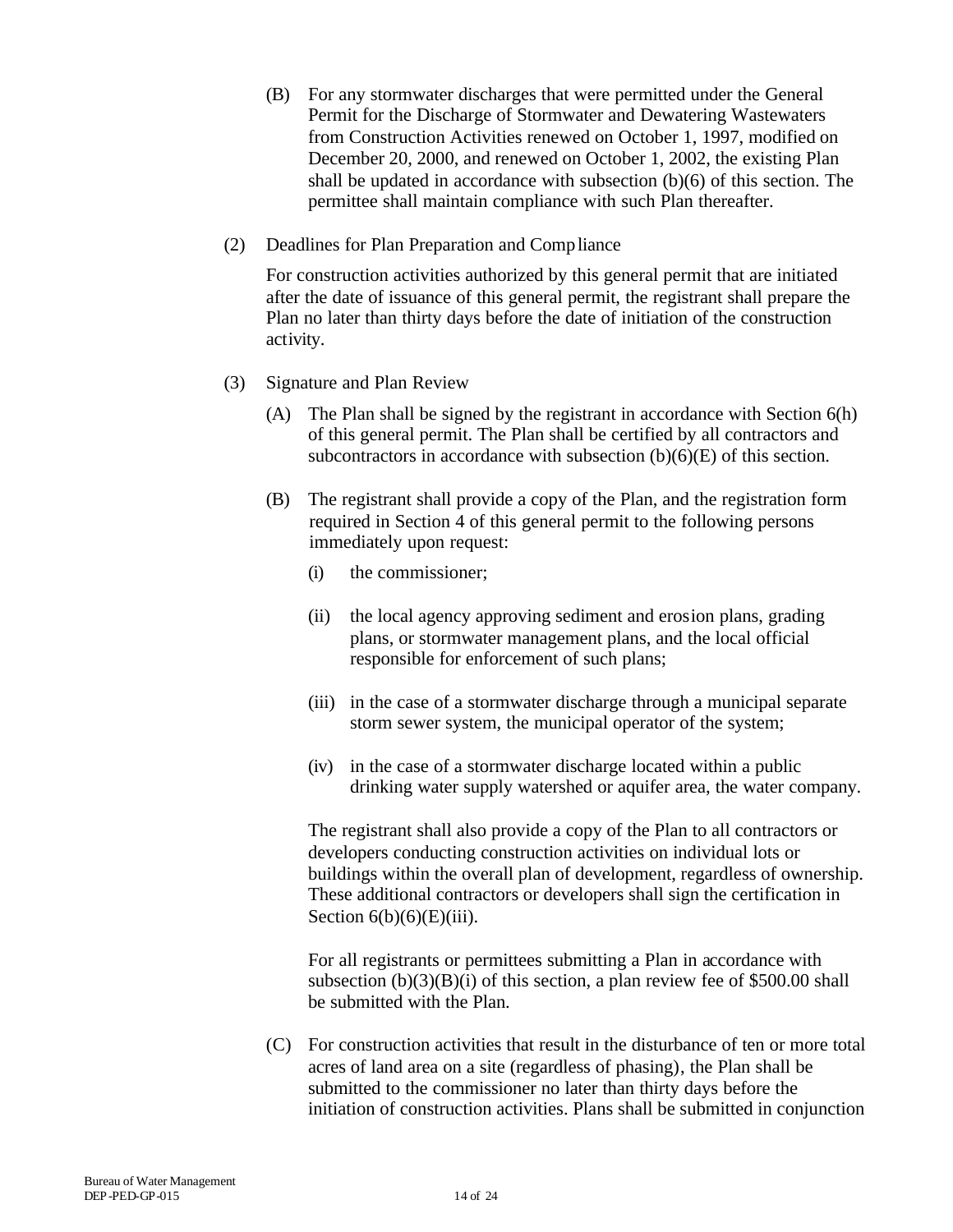with the registration submitted in compliance with Section 4 of this general permit.

- (D) The commissioner may notify the registrant at any time that the Plan and/or the site do not meet one or more of the minimum requirements of this general permit. Within seven (7) days of such notice, or such other time as the commissioner may allow, the registrant shall make the required changes to the Plan and perform all actions required by such revised Plan. Within fifteen (15) days of such notice, or such other time as the commissioner may allow, the registrant shall submit to the commissioner a written certification that the requested changes have been made and implemented and such other information as the commissioner requires, in accordance with Sections  $6(g)$  and  $6(h)$  of this general permit.
- (4) Keeping Plans Current

The permittee shall amend the Plan whenever there is a change in contractors or subcontractors at the site, or a change in design, construction, operation, or maintenance at the site which has the potential for the discharge of pollutants to the waters of the state and which has not otherwise been addressed in the Plan or if the actions required by the Plan fail to prevent pollution.

(5) Failure to Prepare, Maintain or Amend Plan

In no event shall failure to complete, maintain or update a Plan in accordance with subsections  $(b)(1)$  and  $(b)(4)$  of this section relieve a permittee of responsibility to implement any actions required to protect the waters of the state and to comply with all conditions of the general permit, including but not limited to installation and maintenance of all controls and management measures described in subsection (b)(6)(C) of this section and in the Guidelines.

(6) Contents of the Plan

The Plan shall include, at a minimum the following items:

- (A) Site Description
	- (i) A description of the nature of the construction activity;
	- (ii) Estimates of the total area of the site and the total area of the site that is expected to be disturbed by construction activities;
	- (iii) An estimate, including calculations if any, of the average runoff coefficient of the site after construction activities are completed and existing data describing the soil or the quality of any discharge from the site;
	- (iv) A site map indicating drainage patterns and approximate slopes anticipated after major grading activities, areas of soil disturbance, the location of major structural and non-structural controls identified in the Plan, the location of areas where stabilization practices are expected to occur, areas which will be vegetated following construction, surface waters (including inland wetlands, tidal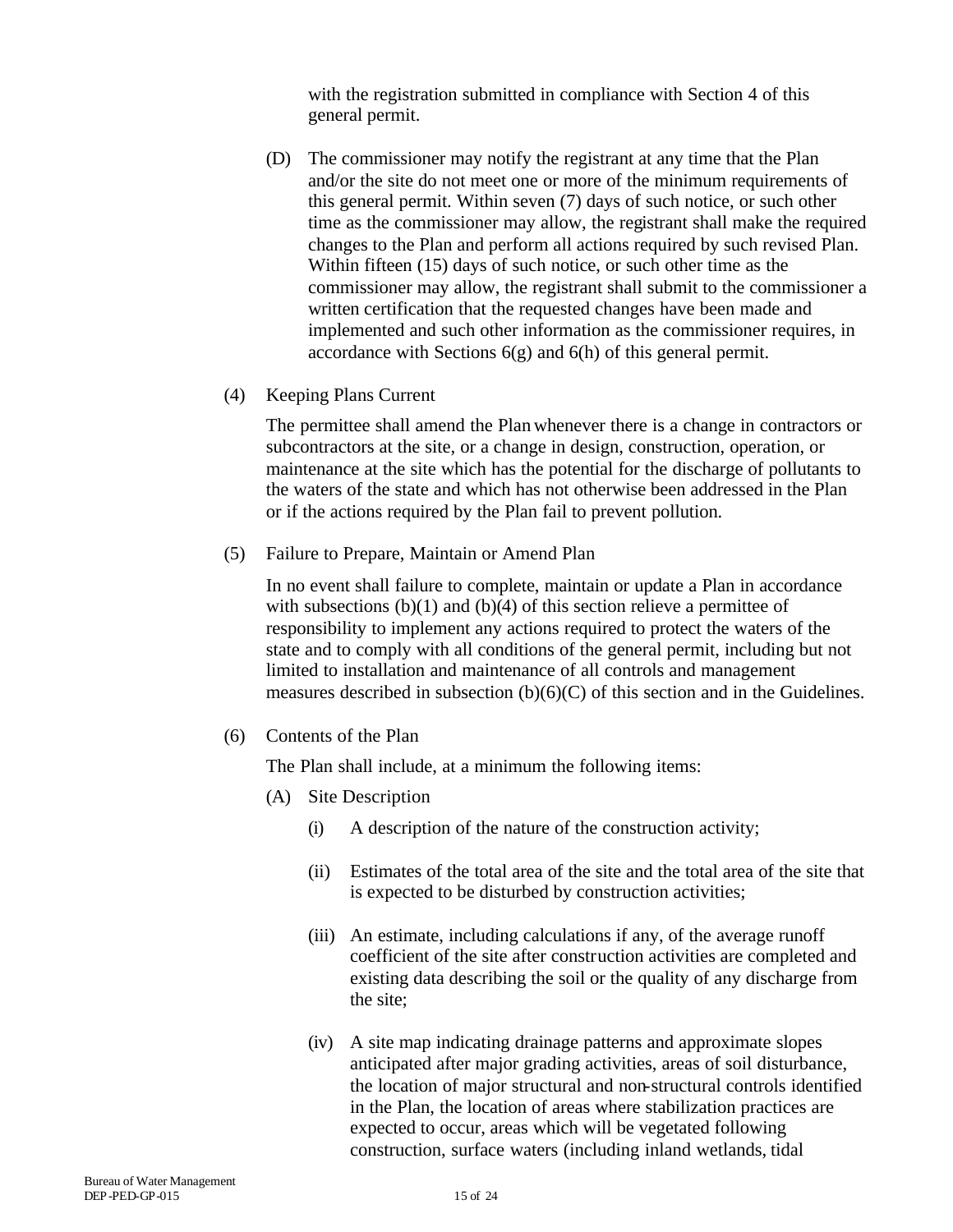wetlands, and fresh-tidal wetlands), and locations where stormwater is discharged to a surface water (both during and post-construction); and

- (v) The name of the immediate receiving water(s) and the ultimate receiving water(s) of the discharges authorized by this general permit and areal extent of wetland acreage on the site.
- (B) Construction Sequencing

Each Plan shall clearly identify the expected sequence of major construction activities on the site, including but not limited to installation of erosion and sediment control measures, clearing, grubbing, grading, cut and fill operations, drainage and utility installation, and paving and stabilization operations. This section shall include an estimated timetable for all activities which shall be revised in accordance with subdivision (4) of this section as necessary. Wherever possible, the site shall be phased to avoid the disturbance of over five acres at one time. The Plan shall clearly show the limits of disturbance for the entire activity and for each phase. Any Plan that shows a site disturbance of over ten acres total (regardless of phasing) requires submittal of the Plan to the department, in accordance with subsection  $(b)(3)(C)$  of this section.

(C) Controls

Each Plan shall include a description of appropriate controls and measures that will be performed at the site to prevent pollution of the waters of the state. The Plan shall clearly describe for each major activity identified in subsection  $(b)(6)(B)$  of this section, the appropriate control measures and the timing during the construction process that the measures would be implemented. (For example, perimeter controls for one portion of the site will be installed after the clearing and grubbing necessary for installation of the measure, but before the clearing and grubbing for the remaining portions of the site. Perimeter controls will be actively maintained until final stabilization of those portions of the site upgradient of the perimeter control. Temporary perimeter controls will be removed after final stabilization.) Controls shall be designed in accordance with the Guidelines. Use of controls to comply with subsection  $(b)(6)(C)(i)$  of this section that are not included in the Guidelines must be approved by the commissioner or his designated agent. The description of controls shall address the following minimum components:

- (i) Erosion and Sediment Controls
	- 1) Stabilization Practices

The Plan shall include a description of interim and permanent stabilization practices, including a schedule for implementing the practices. Site plans shall ensure that existing vegetation is preserved where attainable and that disturbed portions of the site are stabilized. Stabilization practices may include but not be limited to: silt fences, temporary seeding, permanent seeding, mulching, geotextiles, sod stabilization, vegetative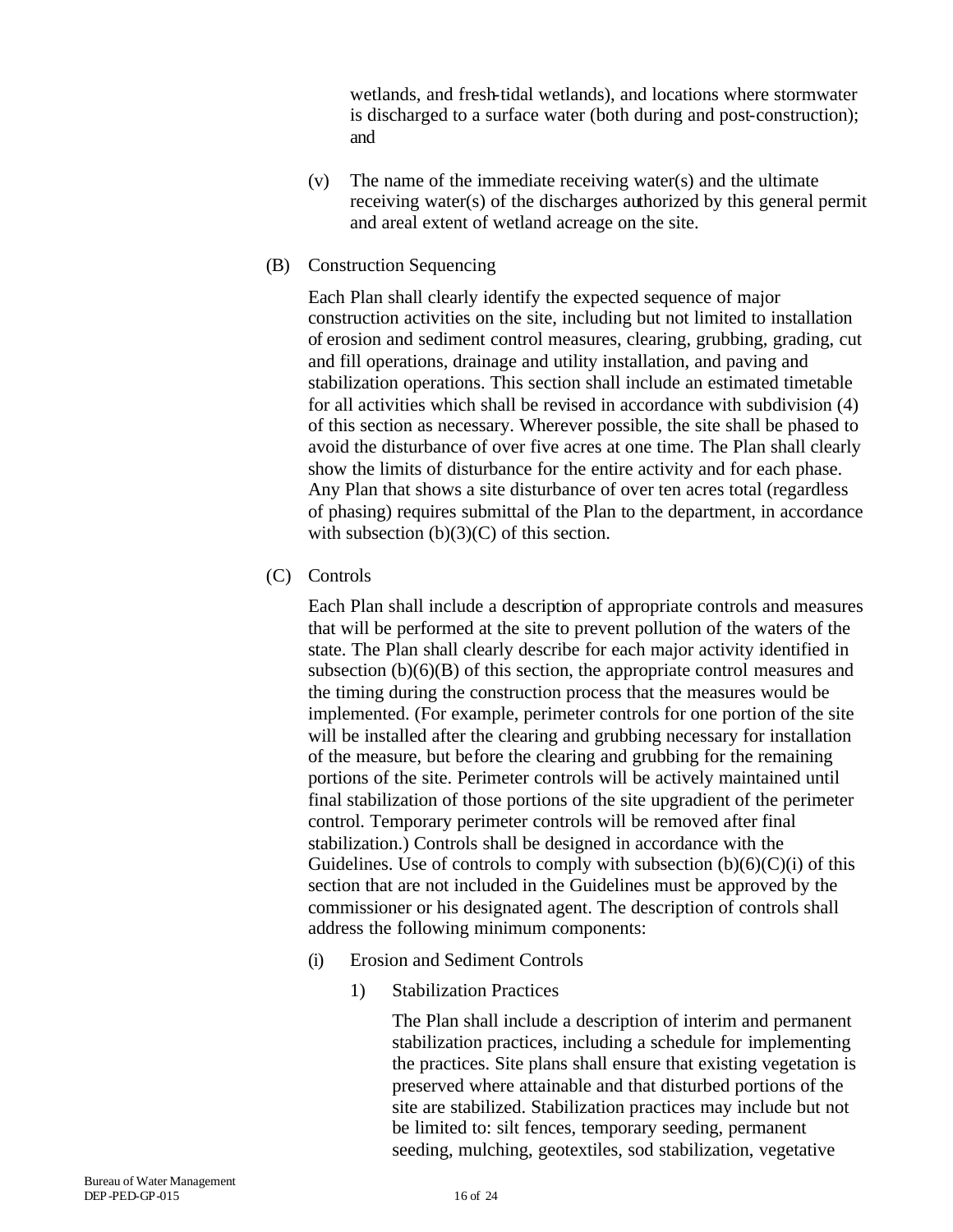buffer strips, protection of trees, preservation of mature vegetation, and other vegetative and non-structural measures as may be identified by the Guidelines. Where construction activities have permanently ceased or have temporarily been suspended for more than seven days, or when final grades are reached in any portion of the site, stabilization practices shall be implemented within three days. Areas that will remain disturbed but inactive for at least thirty days shall receive temporary seeding in accordance with the Guidelines. Areas that will remain disturbed beyond the planting season, shall receive long-term, non-vegetative stabilization sufficient to protect the site through the winter. In all cases, stabilization measures shall be implemented as soon as possible in accordance with the Guidelines. Areas to be graded with slopes steeper than 3:1 (horizontal:vertical) and higher than fifteen (15) feet shall be graded with appropriate slope benches in accordance with the Guidelines.

2) Structural Practices

The Plan shall include a description of structural practices to divert flows away from exposed soils, store flows or otherwise limit runoff and the discharge of pollutants from the site. Such practices include but may not be limited to earth dikes (diversions), drainage swales, sediment traps, check dams, subsurface drains, pipe slope drains, level spreaders, storm drain inlet protection, outlet protection, reinforced soil retained systems, gabions, and temporary or permanent sediment basins and chambers. Unless otherwise specifically approved in writing, structural measures shall be installed on upland soils.

At a minimum, for discharge points that serve an area with between two (2) and five (5) disturbed acres at one time, a sediment basin, sediment trap, or other control as may be defined in the Guidelines for such drainage area, designed in accordance with the Guidelines, shall be designed and installed. All sediment traps or basins shall provide a minimum of 134 cubic yards of water storage per acre drained and shall be maintained until final stabilization of the contributing area. This requirement shall not apply to flows from off-site areas and flows from the site that are either undisturbed or have undergone final stabilization where such flows are diverted around the sediment trap or basin. Any exceptions must be approved in writing by the commissioner.

For discharge points that serve an area with more than five (5) disturbed acres at one time, a sediment basin designed in accordance with the Guidelines, shall be designed and installed, which basin shall provide a minimum of 134 cubic yards of water storage per acre drained and which basin shall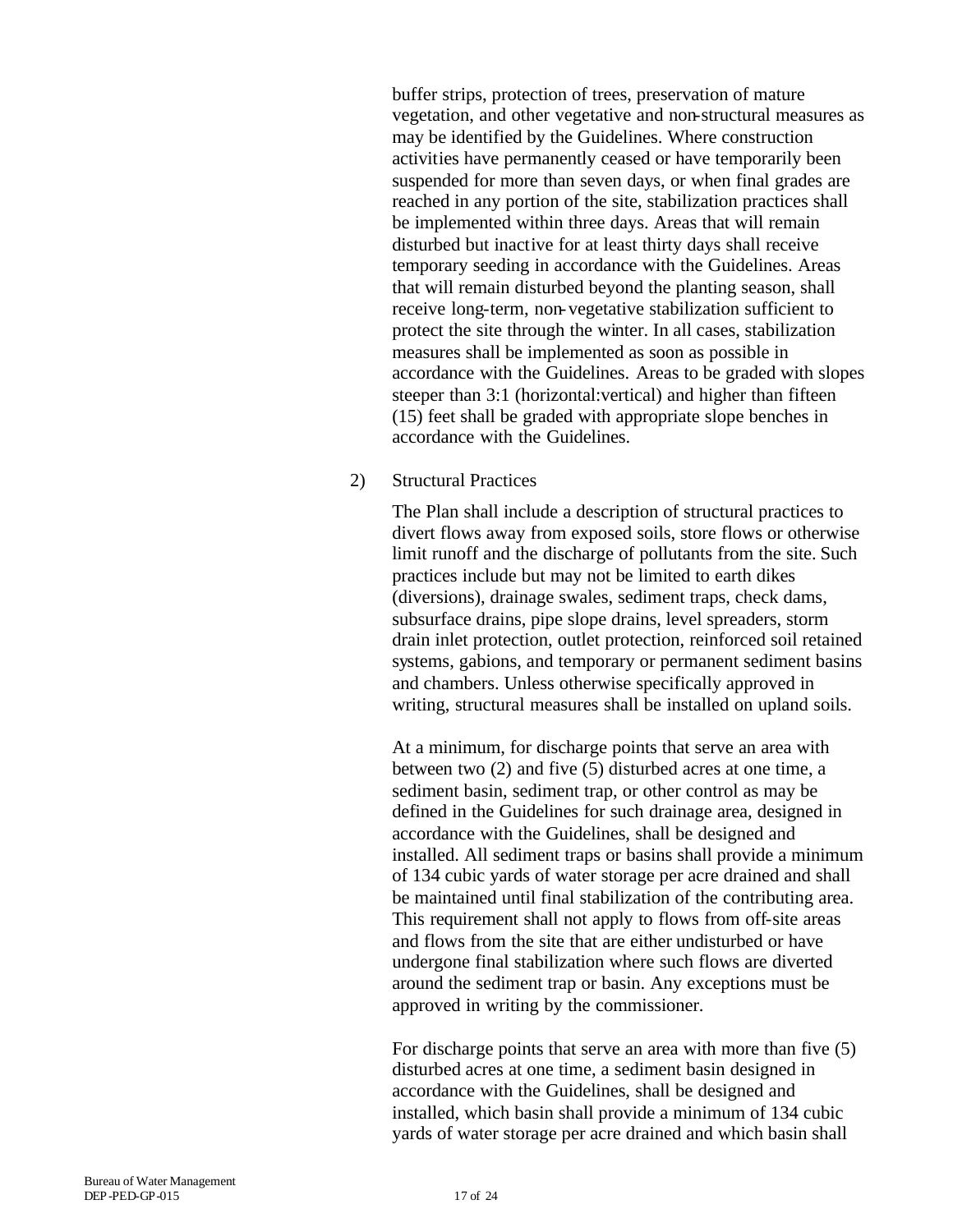be maintained until final stabilization of the contributing area. This requirement shall not apply to flows from off-site areas and flows from the site that are either undisturbed or have undergone final stabilization where such flows are diverted around the sediment basin. Outlet structures from sedimentation basins shall not encroach upon a wetland. Any exceptions must be approved in writing by the commissioner.

3) Maintenance

Maintenance shall be performed in accordance with the Guidelines, provided that, if additional maintenance is required to protect the waters of the state from pollution, the Plan shall include a description of the procedures to maintain in good and effective operating conditions all erosion and sediment control measures, including vegetation, and all other protective measures identified in the site plan.

(ii) Dewatering Wastewaters

Where feasible and appropriate, dewatering wastewaters shall be infiltrated into the ground. Dewatering wastewaters discharged to surface waters shall be discharged in a manner that minimizes the discoloration of the receiving waters. Each plan shall include a description of the operational and structural practices that will be used to ensure that all dewatering wastewaters will not cause scouring or erosion or contain suspended solids in amounts that could reasonably be expected to cause pollution of waters of the State.

(iii) Post Construction Stormwater Management

Each plan must include a description of measures that will be installed during the construction process to control pollutants in stormwater discharges that will occur after construction operations have been completed. Unless otherwise specifically provided by the commissioner in writing, structural measures shall be placed on upland soils. This general permit only addresses the installation of stormwater management measures, and not the ultimate operation and maintenance of such structures included in such measures after the construction activities have been completed and the site has undergone final stabilization. The following measures must be implemented:

1) For construction activities initiated after October 1, 1992, the permittee shall install post-construction stormwater management measures designed to remove suspended solids and floatables (i.e., oil and grease, other floatable liquids, floatable solids, trash, etc.) from stormwater. A goal of 80 percent removal of total sediment load from the stormwater discharge shall be used in designing and installing stormwater management measures. Such measures may include but are not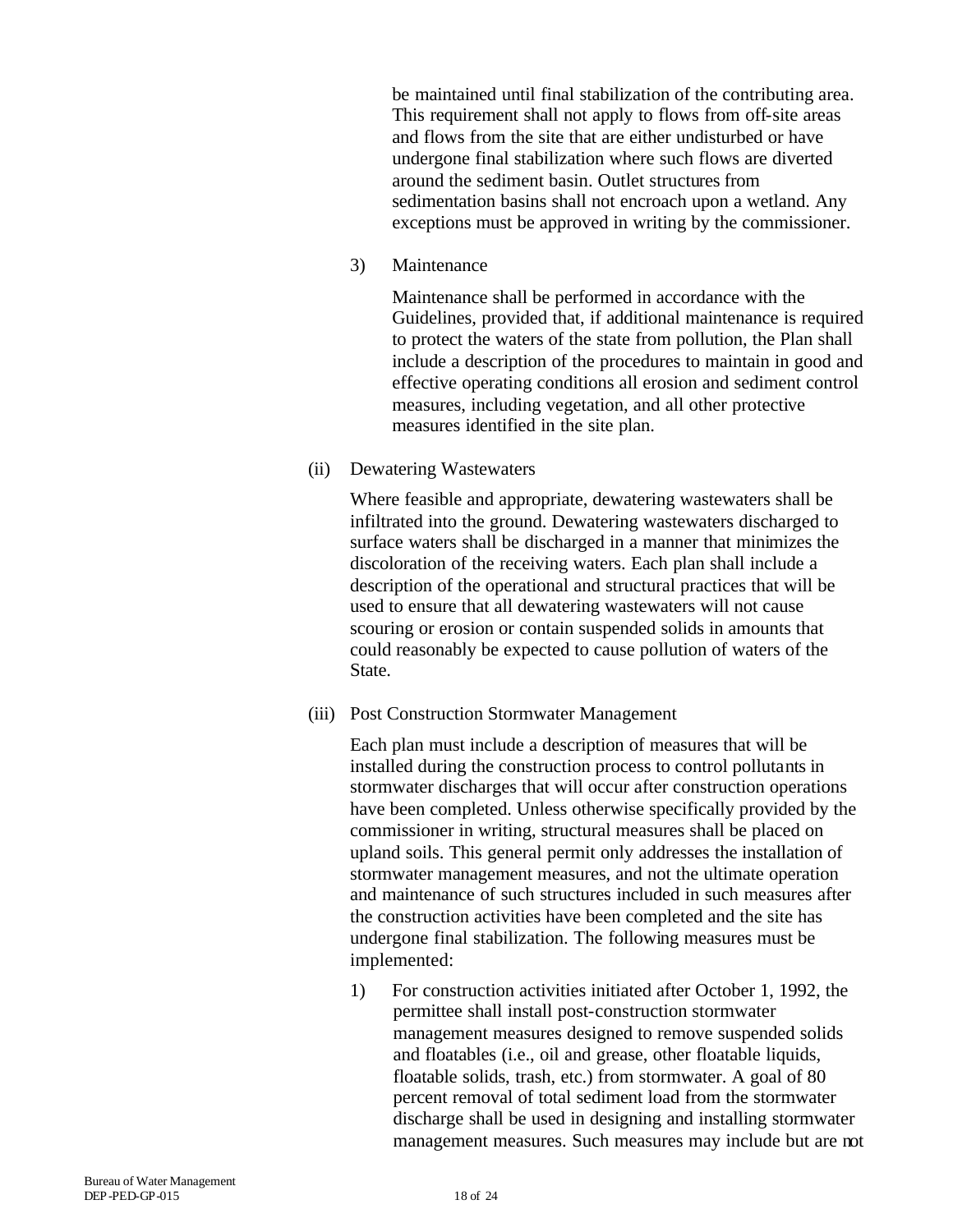limited to: stormwater detention structures (including wet ponds); stormwater retention structures; flow attenuation by use of open vegetated swales and natural depressions; infiltration of runoff on-site; vegetated buffer strips; sediment removal chambers or structures; and sequential systems (which combine several practices). Provisions shall be included to address the maintenance of any system installed.

- 2) Velocity dissipation devices shall be placed at discharge locations and along the length of any outfall channel as necessary to provide a non-erosive velocity flow from the structure to a water course so that the natural physical and biological characteristics and functions are maintained and protected (e.g., maintenance of hydrologic conditions, such as the hydrodynamics present prior to the initiation of construction activities).
- 3) Any site which has a post-construction stormwater discharge located less than 500 feet from a tidal wetlands which is not a fresh-tidal wetland, shall discharge such stormwater through a system designed to retain the volume of stormwater runoff generated by 1 inch of rainfall on the site.
- (iv) Other Controls

A description of other controls used at the site. The following controls must be implemented:

1) Waste Disposal

A description of best management practices to be performed at the site, which practices shall ensure that no litter, debris, building materials, or similar materials are discharged to waters of the State.

- 2) Off-site vehicle tracking of sediments and the generation of dust shall be minimized.
- 3) All post-construction stormwater structures shall be cleaned of construction sediment and any remaining silt fence shall be removed prior to filing of a termination notice pursuant to Section 5 of this general permit.
- (D) Inspection

A description of the inspection procedures that must be addressed and implemented in the following manner:

Qualified personnel (provided by the permittee) shall inspect disturbed areas of the construction activity that have not been finally stabilized, structural control measures, and locations where vehicles enter or exit the site at least once every seven calendar days and within twenty-four (24)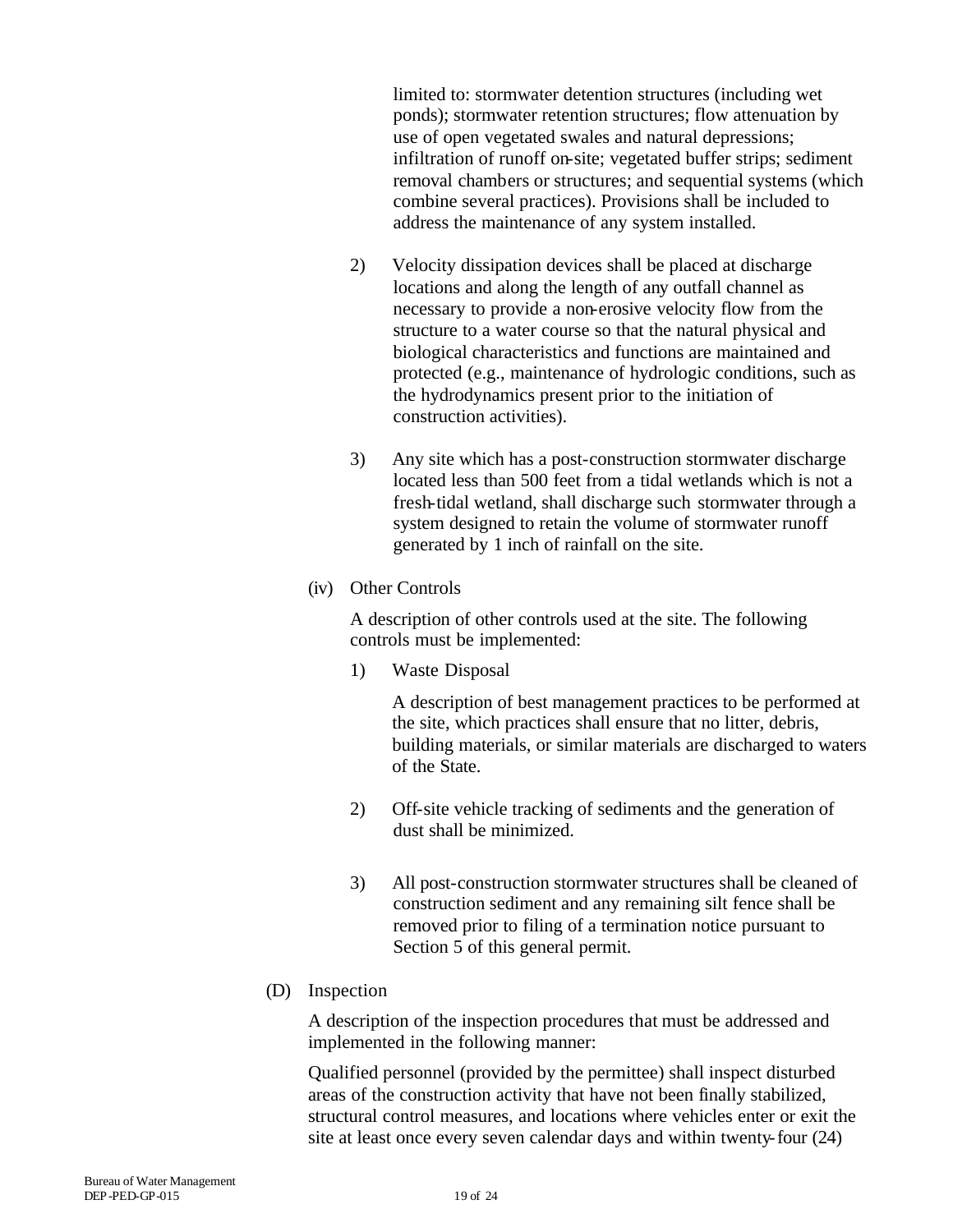hours of the end of a storm that is 0.1 inches or greater. Where sites have been temporarily or finally stabilized, such inspection shall be conducted at least once every month for three months.

- (i) Disturbed areas and areas used for storage of materials that are exposed to precipitation shall be inspected for evidence of, or the potential for, pollutants entering the drainage system. Erosion and sediment control measures shall be observed to ensure that they are operating correctly. Where discharge locations or points are assessable, they shall be inspected to ascertain whether erosion control measures are effective in preventing significant impacts to receiving waters. Locations where vehicles enter or exit the site shall be inspected for evidence of off-site sediment tracking.
- (ii) Based on the results of the inspection, the description of potential sources and pollution prevention measures identified in the Plan shall be revised as appropriate as soon as practicable after such inspection. Such modifications shall provide for timely implementation of any changes to the site within twenty-four (24) hours and implementation of any changes to the Plan within three (3) calendar days following the inspection. The Plan shall be revised and the site controls updated in accordance with sound engineering practices, the Guidelines, and subdivisions  $(4)$  and  $(6)(C)(i)$  3) of this section.
- (iii) A report summarizing the scope of the inspection, name(s) and qualifications of personnel making the inspection, the date(s) of the inspection, major observations relating to the implementation of the Plan, and actions taken shall be made and retained as part of the Plan for at least three years after the date of inspection. The report shall be signed by the permittee or his/her authorized representative in accordance with the requirements of Section 6(h) of this general permit.
- (E) Contractors
	- (i) The Plan shall clearly identify each contractor and subcontractor that will perform actions on the site which may reasonably be expected to cause or have the potential to cause pollution of the waters of the State, and shall include a copy of the certification statement shown below signed by each such contractor and subcontractor. All certifications shall be included in the Plan.
	- (ii) Subdivisions

Where individual lots in a subdivision or other common plan of development are conveyed or otherwise the responsibility of another contractor, those individual lot contractors shall be required to comply with the provisions of this general permit and shall sign the certification statement below regardless of lot size or disturbed area.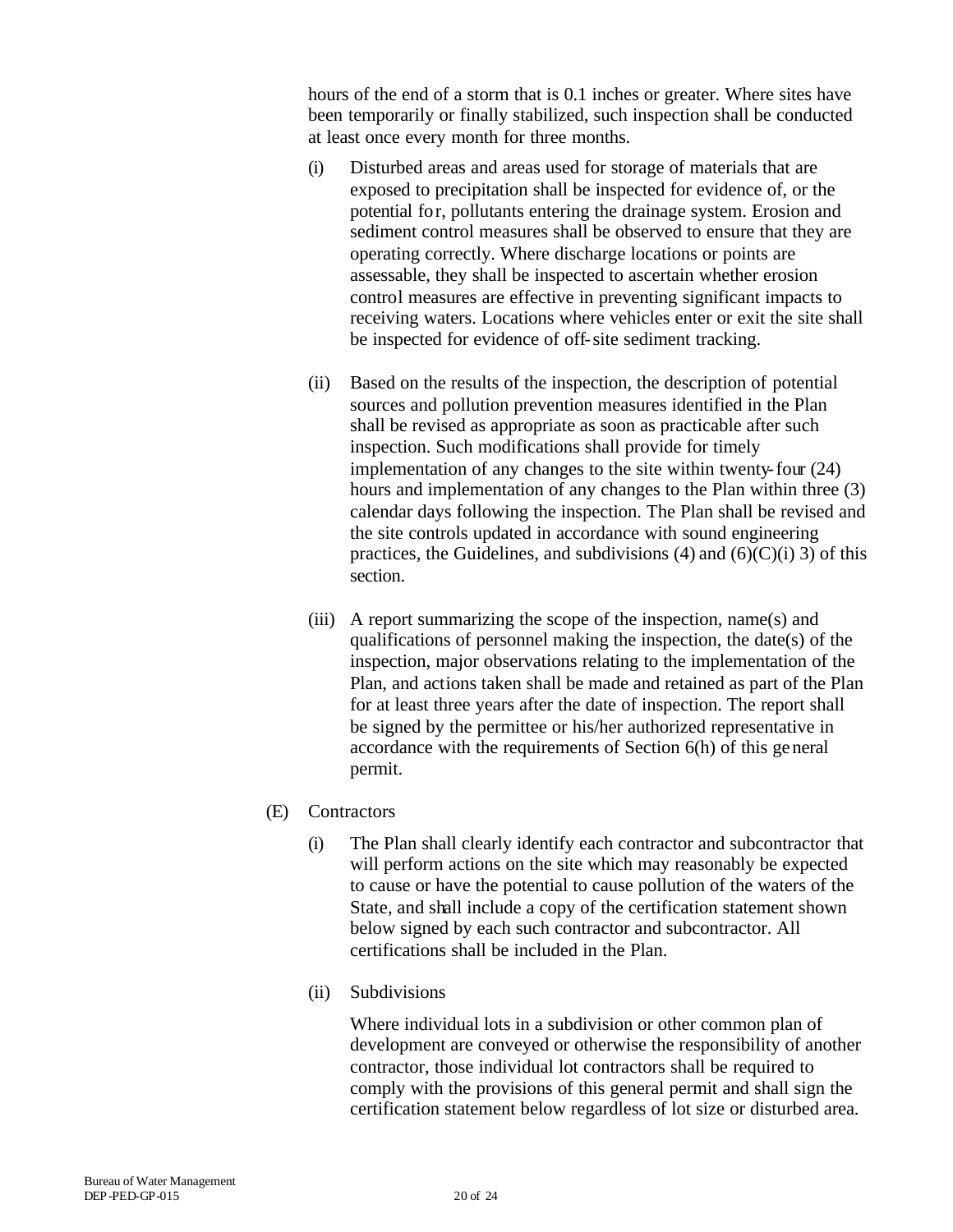The permittee shall provide a copy of the Plan to each of these contractors.

(iii) Certification Statement

The Plan shall include the following certification signed by each contractor and subcontractor identified in the Plan as described above:

"I certify under penalty of the law that I have read and understand the terms and conditions of the General Permit for the Discharge of Stormwater and Dewatering Wastewaters from Construction Activities. I understand that as a contractor or subcontractor at the site, I am authorized by this general permit, and must comply with the terms and conditions of this general permit, including but not limited to the requirements of the Stormwater Pollution Control Plan prepared for the site."

The certification shall include the name and title of the person providing the signature; the name, address and telephone number of the contracting firm; the address (or other identifying description) of the site; and the date the certification is made.

#### *(c) Reporting and Record Keeping Requirements*

- (1) The permittee shall retain copies of the Plan and all reports required by this general permit, and records of all data used to complete the registration to be authorized by this general permit, for a period of at least three years from the date that construction at the site is completed unless the commissioner specifies another time period in writing.
- (2) The permittee shall retain an updated copy of the Plan required by this general permit at the construction site from the date construction is initiated at the site until the date construction at the site is completed.
- (3) Upon completion of construction for sites authorized by the General Permit for the Discharge of Stormwater Associated with Commercial Activity or the General Permit for the Discharge of Stormwater Associated with Industrial Activity, the Plan shall be kept as an appendix to the Stormwater Management Plan or Stormwater Pollution Prevention Plan (as applicable) for a period of at least three years from the date of completion of construction.

#### *(d) Regulations of Connecticut State Agencies Incorporated into this General Permit*

The permittee shall comply with the following Regulations of Connecticut State Agencies which are hereby incorporated into this general permit, as if fully set forth herein:

(1) Section 22a-430-3:

Subsection (b) General - subparagraph  $(1)(D)$  and subdivisions  $(2),(3),(4)$  and  $(5)$ Subsection (c) Inspection and Entry Subsection (d) Effect of a Permit - subdivisions (1) and (4)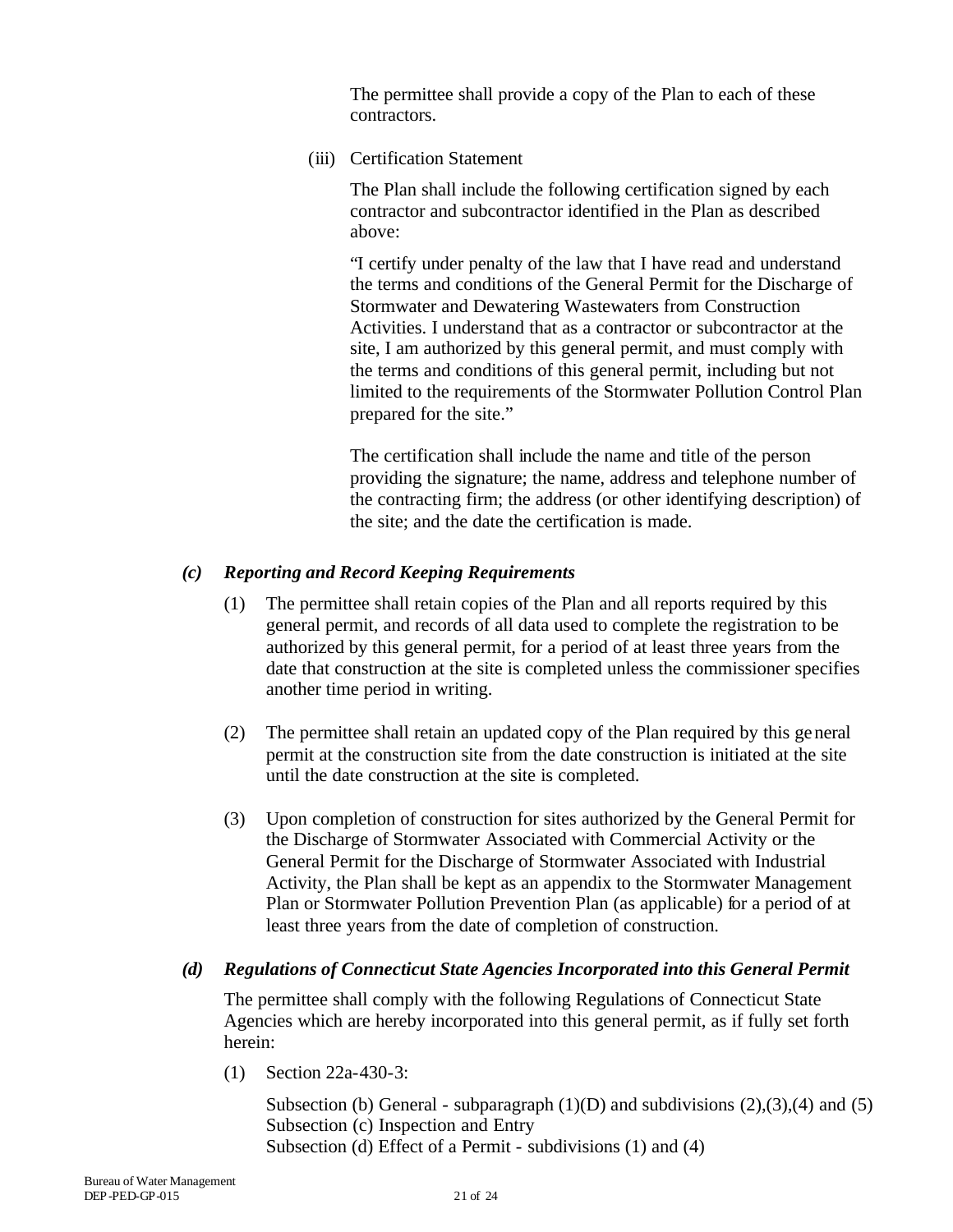Subsection (e) Duty to Comply Subsection (f) Proper Operation and Maintenance Subsection (g) Sludge Disposal Subsection (h) Duty to Mitigate Subsection (I) Facility Modifications, Notification - subdivisions (1) and (4) Subsection (j) Monitoring, Records and Report Requirements - subdivisions (1),  $(6)$ ,  $(7)$ ,  $(8)$ ,  $(9)$  and  $(11)$  (except subparagraphs  $(9)$   $(A)$   $(2)$  and  $(9)$   $(c)$ Subsection (k) Bypass Subsection (m) Effluent Limitation Violations Subsection (n) Enforcement Subsection (p) Spill Prevention and Control Subsection (q) Instrumentation, Alarms, Flow Recorders Subsection (r) Equalization

(2) Section 22a-430-4

Subsection (t) Prohibitions Subsection (p) Revocation, Denial, Modification Appendices

#### *(e) Reliance on Registration*

In evaluating the registrant's registration, the commissioner has relied on information provided by the registrant. If such information proves to be false or incomplete, the registrant's authorization may be suspended or revoked in accordance with law, and the commissioner may take any other legal action provided by law.

#### *(f) Duty to Correct and Report Violations*

Upon learning of a violation of a condition of this general permit, a permittee shall immediately take all reasonable action to determine the cause of such violation, correct and mitigate the results of such violation, prevent further such violation, and report in writing such violation and such corrective action to the commissioner within five (5) days of the permittee's learning of such violation. Such information shall be filed in accordance with the certification requirements prescribed in Section 6(h) of this general permit.

#### *(g) Duty to Provide Information*

If the commissioner requests any information pertinent to the authorized activity or to compliance with this general permit or with the permittee's authorization under this general permit, the permittee shall provide such information within fifteen (15) days of such request. Such information shall be filed in accordance with the certification requirements prescribed in Section 6(h) of this general permit.

#### *(h) Certification of Documents*

Any document, including but not limited to any notice, information or report, which is submitted to the commissioner under this general permit shall be signed by the permittee, or a duly authorized representative of the permittee, and by the individual or individuals responsible for actually preparing such document, each of whom shall certify in writing as follows: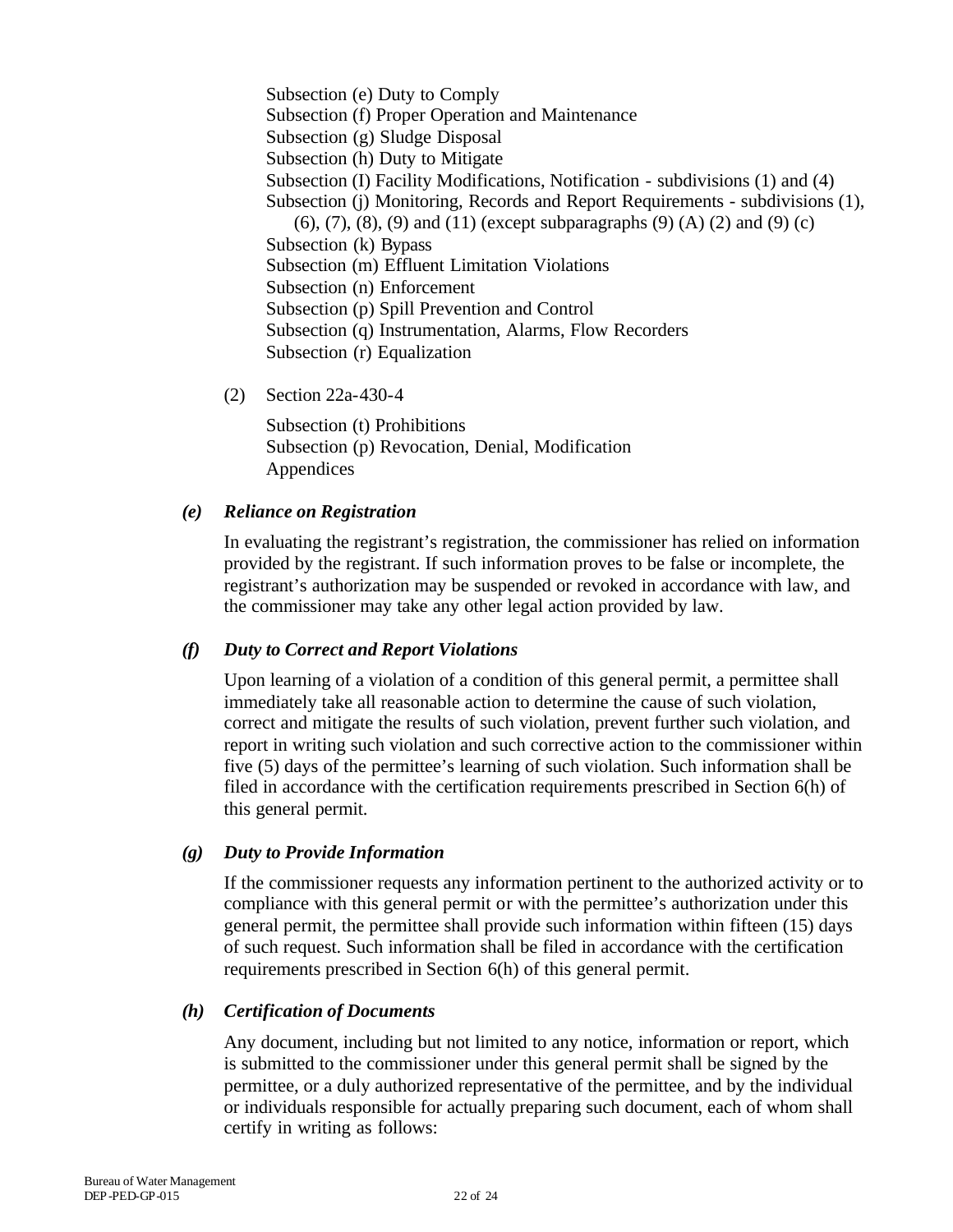"I have personally examined and am familiar with the information submitted in this document and all attachments thereto, and I certify that, based on reasonable investigation, including my inquiry of those individuals responsible for obtaining the information, the submitted information is true, accurate and complete to the best of my knowledge and belief. I understand that a false statement made in this document or its attachments may be punishable as a criminal offense, in accordance with Section 22a-6 of the Connecticut General Statutes, pursuant to Section 53a-157b of the Connecticut General Statutes, and in accordance with any other applicable statute."

#### *(i) Date of Filing*

For purposes of this general permit, the date of filing with the commissioner of any document is the date such document is received by the commissioner. The word "day" as used in this general permit means the calendar day; if any date specified in the general permit falls on a Saturday, Sunday, or legal holiday, such deadline shall be the next business day thereafter.

#### *(j) False Statements*

Any false statement in any information submitted pursuant to this general permit may be punishable as a criminal offense, in accordance with Section 22a-6 of the Connecticut General Statutes, pursuant to Section 53a-157b of the Connecticut General Statutes.

#### *(k) Correction of Inaccuracies*

Within fifteen (15) days after the date a permittee becomes aware of a change in any information in any material submitted pursuant to this general permit, or becomes aware that any such information is inaccurate or misleading or that any relevant information has been omitted, such permittee shall correct the inaccurate or misleading information or supply the omitted information in writing to the commissioner. Such information shall be filed in accordance with the certification requirements prescribed in Section 6(h) of this general permit.

#### *(l) Transfer of Authorization*

Authorizations under this general permit are non-transferable. However, any person or municipality registering a discharge that has previously been registered under this general permit may adopt by reference the Plan developed by the previous permittee. The new permittee shall amend the Plan as required pursuant to Section  $6(b)(4)$  prior to submitting a new registration.

#### *(m) Other Applicable Law*

Nothing in this general permit shall relieve the permittee of the obligation to comply with any other applicable federal, state and local law, including but not limited to the obligation to obtain any other authorizations required by such law.